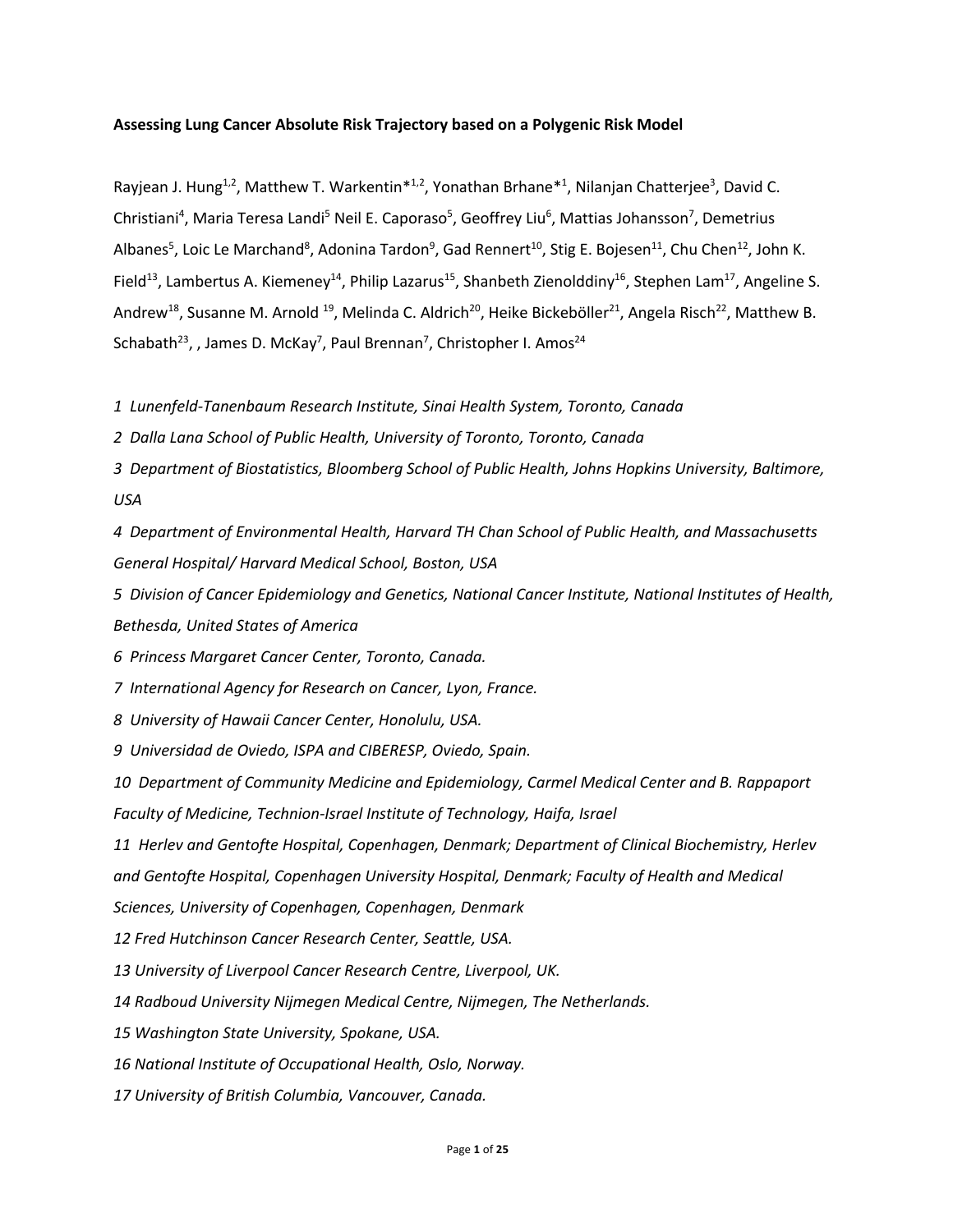*18 Dartmouth Medical School, USA.* 

*19, Markey Cancer Center, Lexingto, USA*

*20 Department of Thoracic Surgery, Division of Epidemiology, Vanderbilt University Medical Center, Nashville, USA.* 

*21 Department of Genetic Epidemiology, University Medical Center, Georg-August-University Göttingen, Germany.* 

*22 University of Salzburg and Cancer Cluster Salzburg, Salzburg, Austria.*

*23 H. Lee Moffitt Cancer Center and Research Institute, Tampa, USA.*

*24 Institute for Clinical and Translational Research, Baylor Medical College, Houston, USA.*

\*These authors contributed equally to this work.

Corresponding Author: Rayjean J. Hung, Ph.D. Canada Research Chair in Integrative Molecular Epidemiology Head, Prosserman Centre for Population Health Research, Lunenfeld-Tanenbaum Research Institute, Sinai Health System. 60 Murray St. Toronto, ON M5T 3L9. Canada E-mail: rayjean.hung@lunenfeld.ca

**Running Title**: Polygenic model for lung cancer absolute risk trajectory **Keywords**: Lung Cancer, Risk Prediction, Absolute Risk, Polygenic Risk Score, Screening **Conflict of Interests Statement**: The authors declare no potential conflicts of interest.

# **FUNDING**

This study was funded by the National Institute of Health (U19 CA203654, Integrative Analysis of Lung Cancer Risk and Etiology, INTEGRAL), and CIHR Foundation Grant (FDN 167273) and Canada Research Chair to R.J.H. The funding organizations have no role in any aspect of the study, including study design, management, data collection, analysis, result interpretation, or any stage of the manuscript preparation.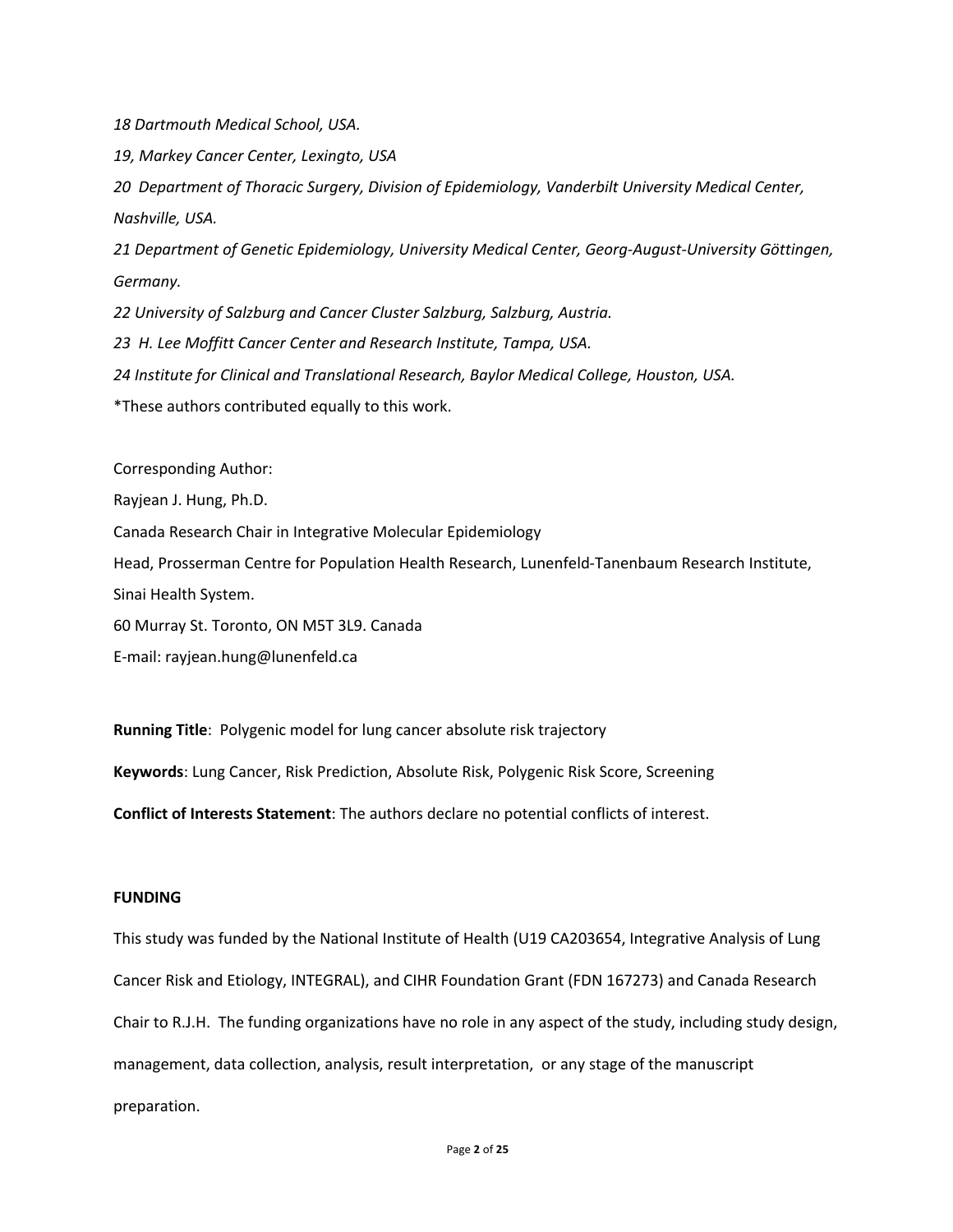## **ABSTRACT**

Lung cancer is the leading cause of cancer death globally. An improved risk stratification strategy can increase efficiency of low-dose computed tomography (LDCT) screening. Here we assessed whether individual's genetic background has clinical utility for risk stratification in the context of LDCT screening. Based on 13,119 lung cancer patients and 10,008 controls with European ancestry in the International Lung Cancer Consortium, we constructed a polygenic risk score (PRS) via 10-fold cross-validation with regularized penalized regression. The performance of risk model integrating PRS, including calibration and ability to discriminate, was assessed using UK biobank data (N=335,931). Absolute risk was estimated based on age-specific lung cancer incidence and all-cause mortality as competing risk. To evaluate its potential clinical utility, the PRS distribution was simulated in the National Lung Screening Trial, N=50,772 participants). The lung cancer odds ratio (ORs) for individuals at the top decile of the PRS distribution versus those at bottom 10% was 2.39 (95%CI=1.92-3.00, P=1.80x10<sup>-14</sup>) in the validation set (trend p-value of  $5.26 \times 10^{-20}$ ). The OR per standard deviation of PRS increase was 1.26 (95%CI=1.20-1.32, P=9.69x10<sup>-23</sup>) for overall lung cancer risk in the validation set. When considering absolute risks, individuals at different PRS deciles showed differential trajectories of 5-year and cumulative absolute risk. The age reaching the LDCT screening recommendation threshold can vary by 4 to 8 years, depending on the individual's genetic background, smoking status and family history. Collectively, these results suggest that Individual's genetic background may inform the optimal lung cancer LDCT screening strategy.

## **Statement of Significance**

Three large-scale datasets reveal that, after accounting for risk factors, an individual's genetics can affect their lung cancer risk trajectory, thus may inform the optimal timing for LDCT screening.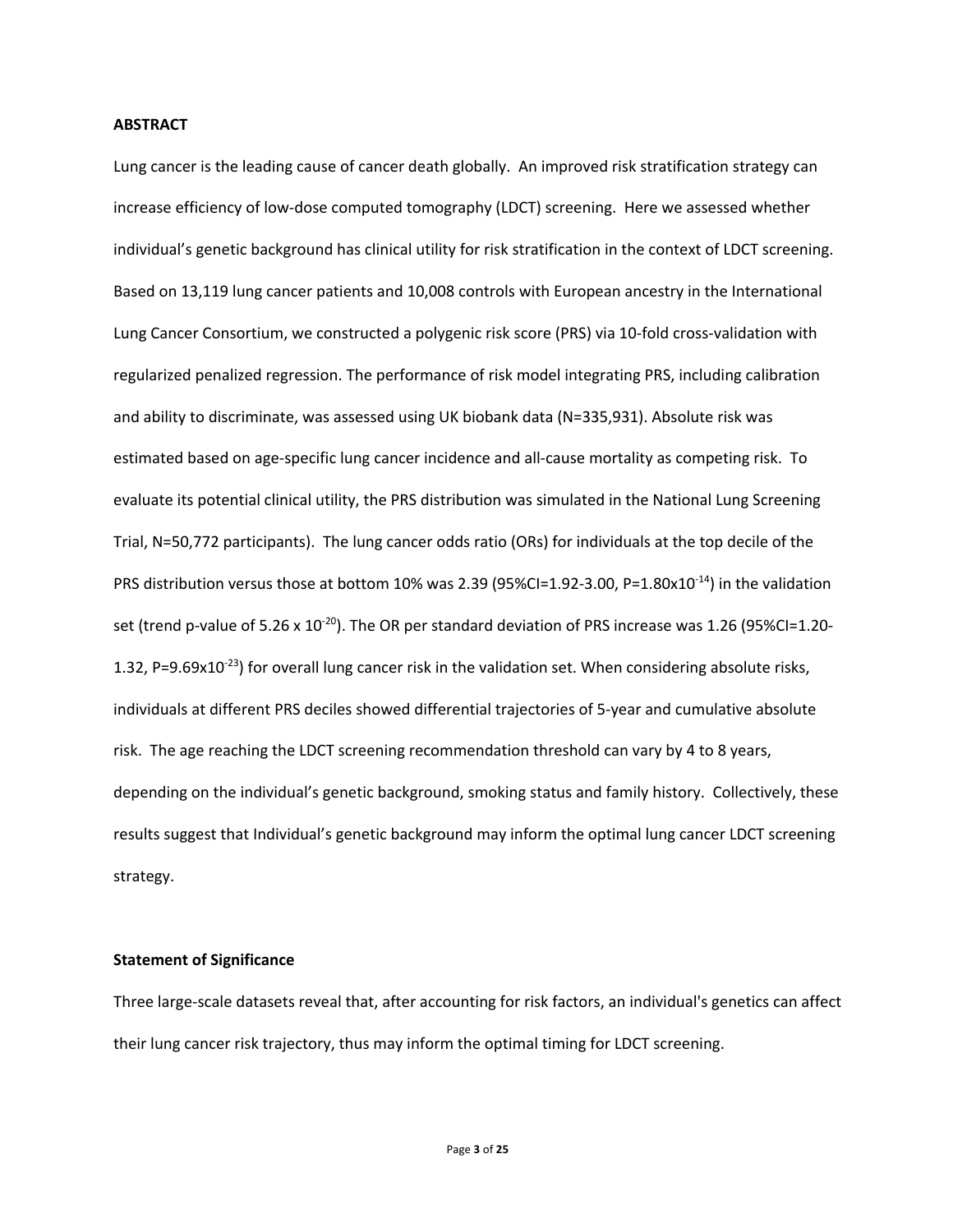## **INTRODUCTION**

Lung cancer continues to be the leading cause of cancer death globally and the reduction of lung cancer deaths remains to be a public health priority[1]. Since the landmark paper by the National Lung Screening Trial (NLST)[2], which demonstrated a 20% of mortality reduction by low-dose computed tomography (LDCT) screening, how to effectively conduct LDCT screening in high-risk populations have been a topic of debate. More recently, the long-awaited Dutch-Belgian Lung Cancer Screening (NELSON) trial has also demonstrated a substantial mortality reduction up to 25-50%, depending on gender and the length of the follow-up time[3], which solidified the effectiveness of LDCT screening for lung cancer mortality reduction.

With the increasing uptake of LDCT, it is important to identify the high-risk population and determine the best timing to start LDCT screening. Most of current LDCT guidelines were derived from the NLST eligibility criteria, simply based on age (55 to 74 or 80 years old) and tobacco smoking history (at least 30 packyears, or quit smoking within 15 years), including the United States Preventive Services Task Force (USPSTF) guideline [4]. It has been suggested that individual risk assessment based on risk prediction models is more effective for selecting high-risk individuals for LDCT screening[5]. However, none of the previous risk models has taken individual's genetic profiles into account at the genome-wide level.

Genome-wide association studies (GWAS) uncovered multiple lung cancer susceptibility genes, and consortium efforts greatly increased our ability to investigate the genetic architecture of histological subtypes[6,7]. However the clinical utility of these genomic discoveries remains unclear. It is evident that the individual susceptibility genes do not adequately represent individuals' background genetic risk. Whereas, polygenic risk scores (PRS) are considered an effective approach of quantifying individual's inherent risk, and have been applied to other common complex diseases such as cardiovascular diseases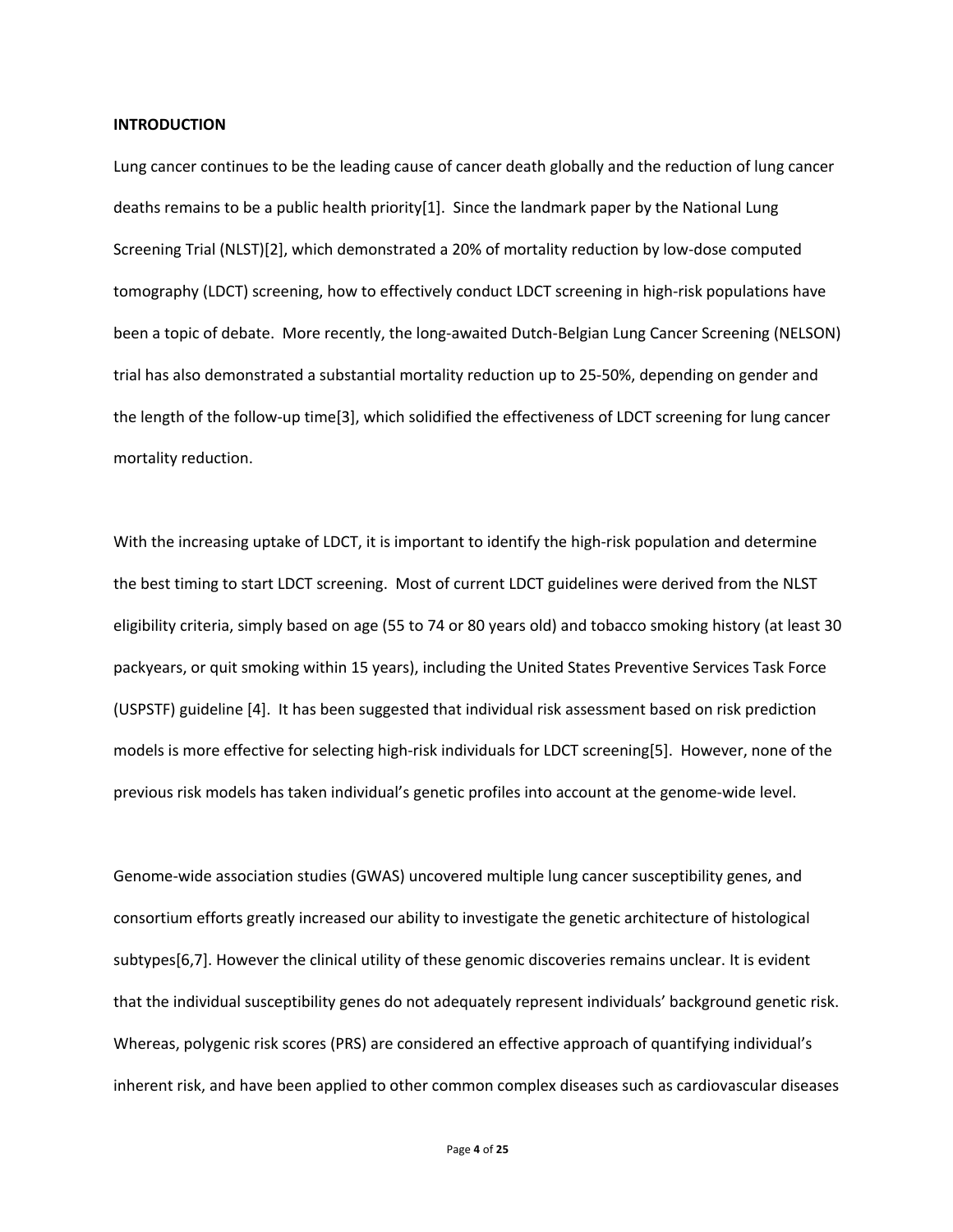and breast and prostate cancer with some success [8-13]. However, no studies have comprehensively investigated risk prediction for lung cancer incorporating polygenic risk scores, beyond a handful of known susceptibility genes[14,15].

To comprehensively evaluate the predictive performance of polygenic risk model in lung cancer beyond known loci identified by previous GWAS, we constructed the polygenic risk score (PRS) based on the OncoArray data of 23,127 individuals using a machine learning approach, and independently validated the PRS based on UK Biobank data with 335,931 individuals. We assess the performance of the risk model integrating PRS in UK Biobank, including model calibration and ability to discriminate. Finally to evaluate the potential clinical utility of the polygenic risk model in the screening-eligible populations, we simulated the PRS distribution in the National Lung Screening Trial with 50,772 participants. Our objective is to assess whether and how an individual's inherited susceptibility to lung cancer would affect the optimal implementation of the LDCT in the high-risk population.

## **MATERIALS AND METHODS**

# *Lung cancer OncoArray project of the International Lung Cancer Consortium (ILCCO)* has been previously published[6]. A total of 18,316 histologically confirmed lung cancer cases and 14,025 controls from 26 studies were used for PRS construction[16,17]. A total of 13,119 cases and 10,008 controls had epidemiological data was used for the downstream analysis combining genetic and epidemiological data (**Supplementary Figure 1a**). *UK Biobank* is a population-based cohort study of over 500,000 participants aged 40-69 at entry, recruited throughout the United Kingdom between 2006 to 2010 [18,19]. For risk prediction modeling, 1,768 incident lung cancer cases, defined as those who were diagnosed after baseline enrollment, and 334,163 unrelated controls were included (**Supplementary Figure 1b).**  Additional details of ILCCO OncoArray Project and UK Biobank are included in the **Supplementary**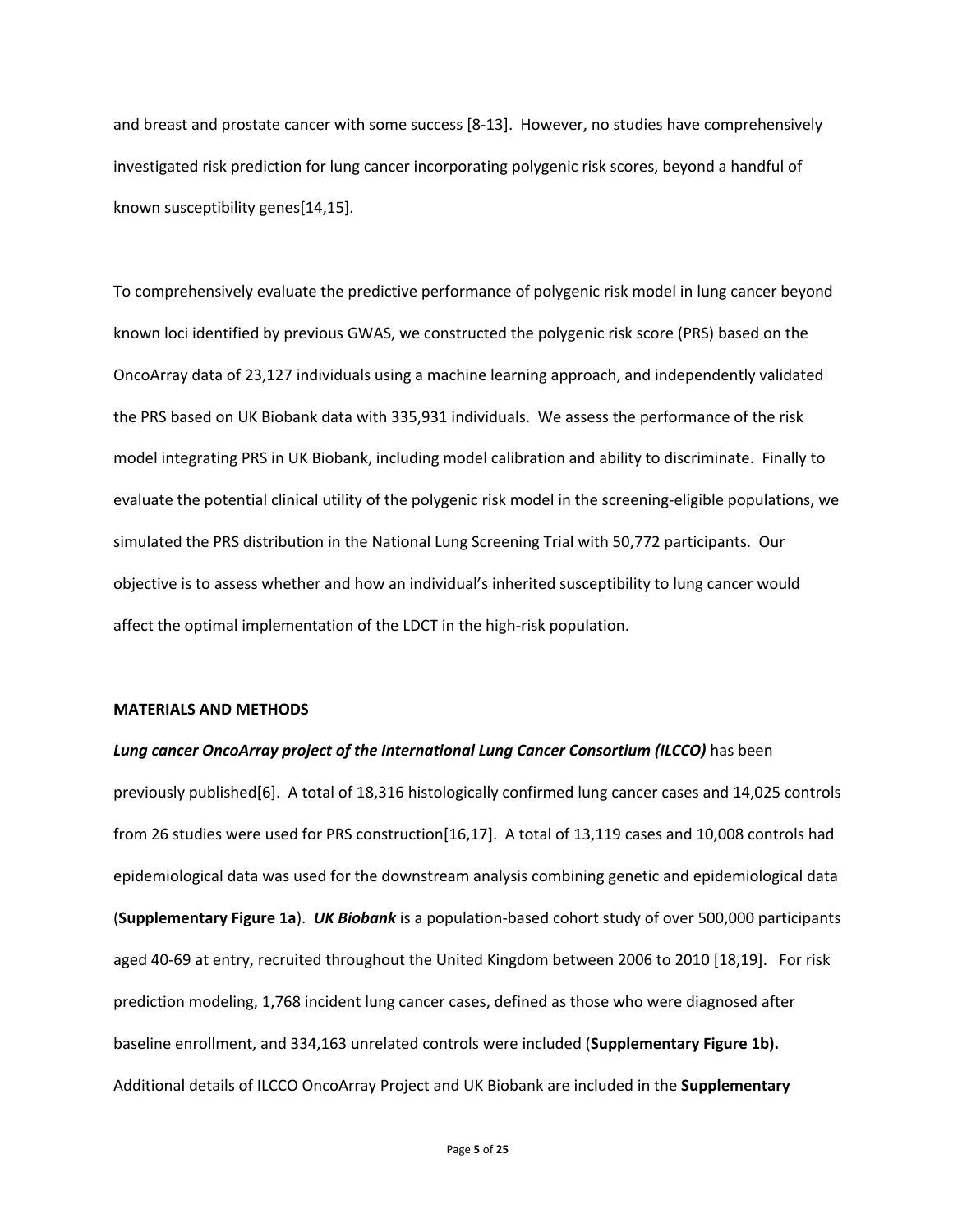**Materials**. The protocol of the pooled analysis was approved by the Research Ethics Review Board at the Sinai Health System. The recruitment and data collection of all participating research institutes was approved by the local ethics review committee.

## **Statistical Analysis**

## *Construction of Polygenic Risk Score (PRS)*

PRS is constructed as the sum of the number of minor alleles one carries, weighted by effect coefficients as the per allele log-odds ratio, including two components: (i) the known susceptibility loci of lung cancer and conditions related to lung cancer (such as lung function impairment) previously identified through literature curation and NHGRI-EBI GWAS Catalog[6,7,14,20-23], and (ii) additional loci that passed the suggestive significance-level (p<5x10<sup>-6</sup>), and were identified in this analysis through penalized regression using *lasso* after 10-fold cross validations. When correlation exists, variants representing independent loci with the strongest statistical significance were retained. The final component of known lung cancer-related loci included 35 variants (PRS-35), and the best performing lasso model selected 93 variants after accounting for linkage disequilibrium (PRS-93). The final PRS (PRS-128) was constructed by combining both components (**Supplementary Table 1).** The detailed process of PRS construction is included in the **Supplementary Materials**.

Odds ratio (OR) and 95% confidence interval (CI) were used to evaluate the association between PRS and lung cancer risk based on logistic regressions, adjusting for age, sex and top five principal components. We compared effect sizes of PRS for lung cancer risk based on PRS deciles by histological type, smoking status and family history of lung cancer in first degree relatives.

## *Validation of Polygenic Risk Score*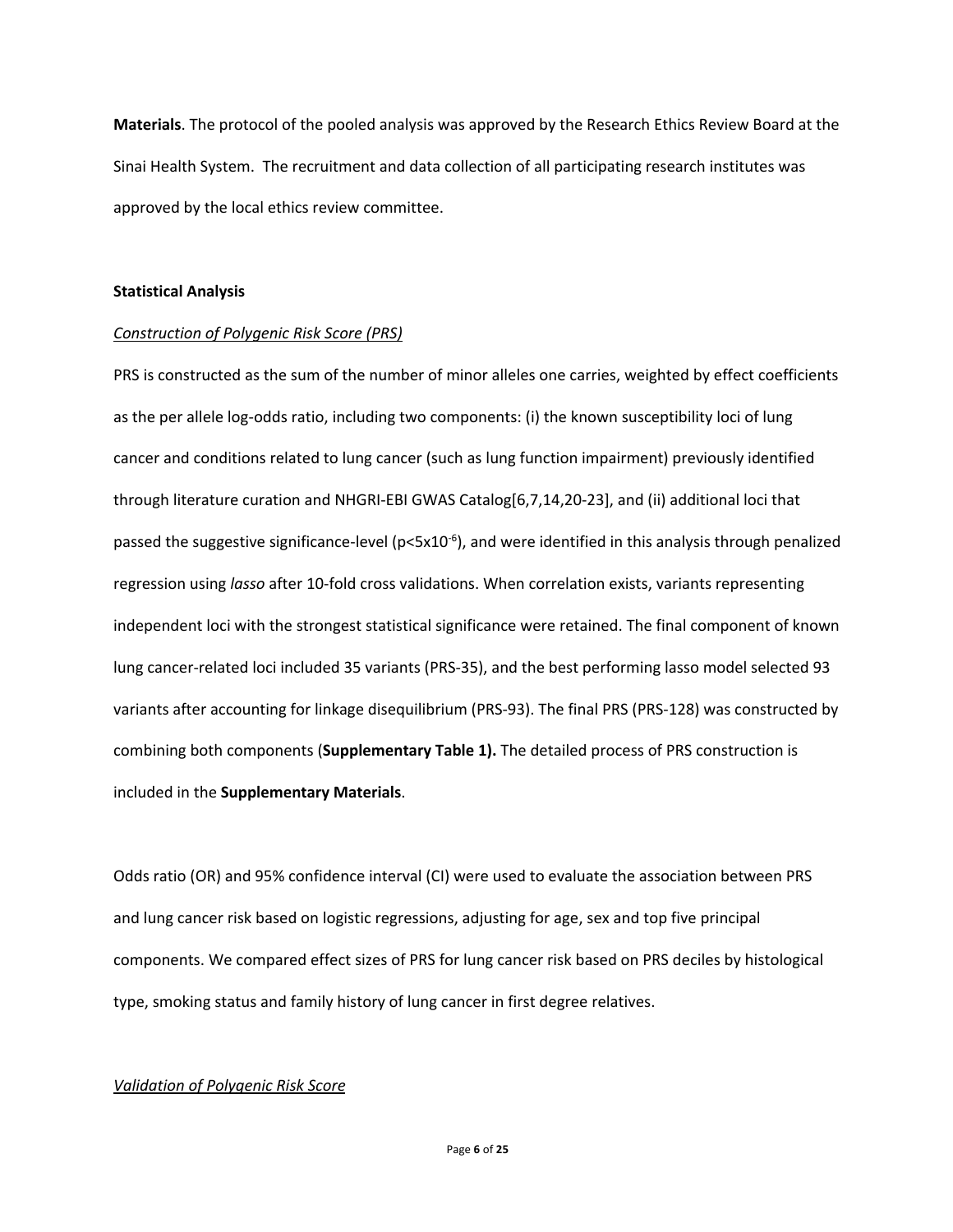The PRS in the UK Biobank was computed based on the same weights derived and applied in the OncoArray dataset to avoid model overfitting. Fourteen (2 from PRS-35) variants were not genotyped or imputed based on Haplotype Reference Consortium (HRC) panel, which resulted in PRS-114 for the analysis in UK Biobank. PRS-114 and PRS-128 is highly comparable with Pearson's correlation coefficient of 0.984. All of the variants in the PRS passed imputation quality threshold (INFO>0.3). To validate the risk model built in the OncoArray, we used the same effect coefficients for the parameters included in the model (**Supplementary Table 2**).

#### *Baseline Risk Model for Overall Population and Never Smokers*

For overall population, we built upon the PLCO $_{all2014}$  model previously developed based on the Prostate, Lung, Colorectal and Ovarian (PLCO) Cancer Screening Trial[24]. The predictors included age, race, education level, body mass index, chronic obstructive pulmonary disease (COPD), personal history of cancer, family history of lung cancer in first degree relatives, smoking status, smoking intensity, smoking duration, and smoking quit time. To address the issue of potential over- or under-estimation of the absolute risk when importing the coefficients of a risk model previous developed in a different population, and to integrate PRS into the risk model, we re-calibrated and re-parametrized the risk model using 50% of the UK Biobank cohort. Re-calibration is a statistical approach commonly used to adapt a risk model developed in a different population[25]. The remaining 50% of UK Biobank cohort is kept as the strict hold-out validation set for prospective evaluation (**Supplementary Material**). The analysis flow is depicted in **Supplementary Figure 2**. Multiplicative interactions assumption between PRS and the epidemiologic risk factors were assessed (**Supplementary Materials**).

It was well-recognized that lung cancer risk profiles are markedly different for never smokers, but there is currently no established risk model for never smokers. Taking advantage of the risk data available in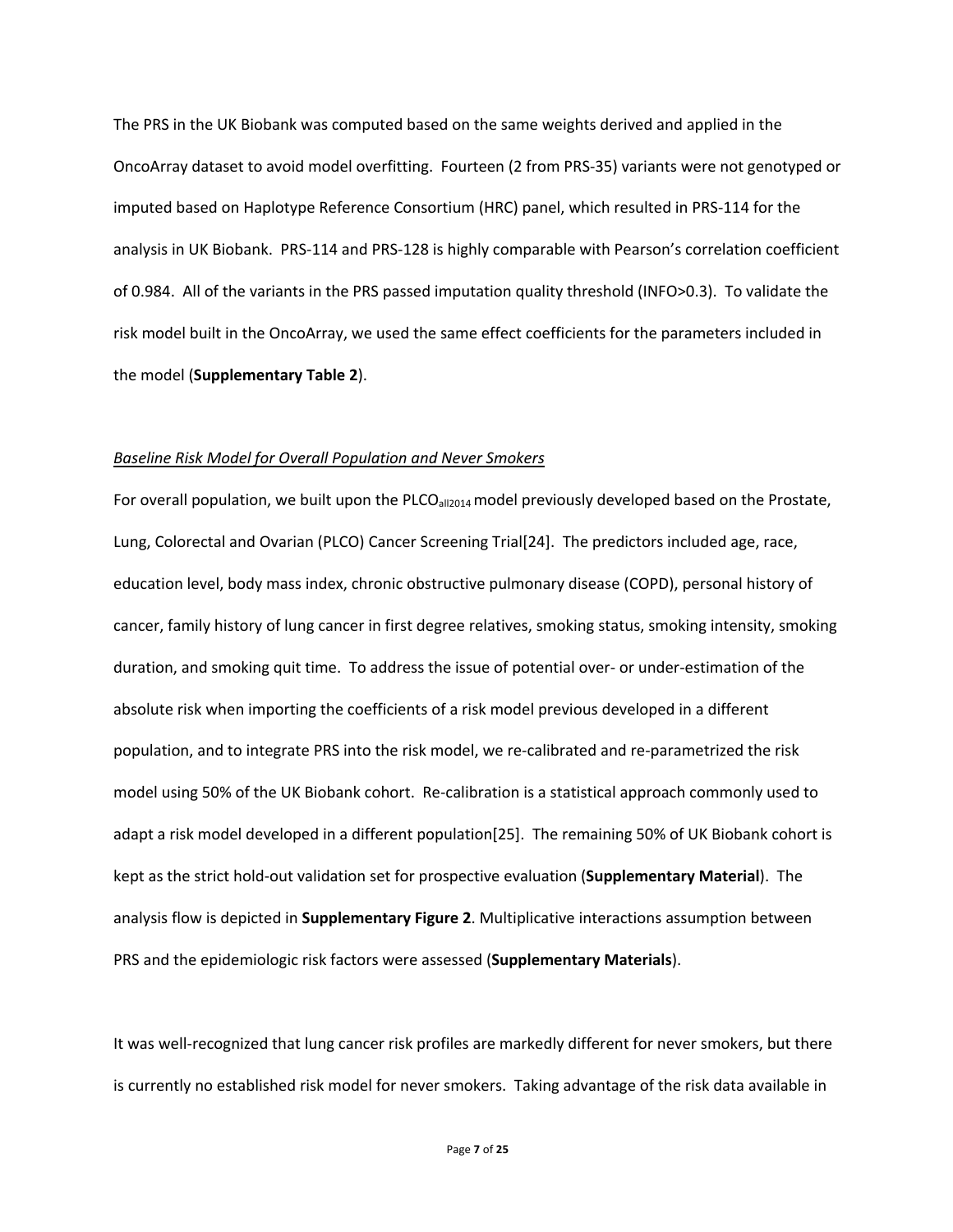UK Biobank, we adapted the split 80% training- 20% testing design using the UK Biobank cohort data, to investigate the predictive performance of additional risk factors that might be particularly relevant for never smokers, such as impaired lung function, ambient air pollution and second hand smoke. The latter two did not improve the model performance, therefore the risk factors included in the parsimonious model for never smokers are age, sex, education, family history, personal history of cancer and impaired lung function (**Supplementary Materials**).

#### *Risk Model Evaluation based on the Hold-Out Validation Set in the UK Biobank Cohort*

Evaluation of the model performance in the prospective study, including calibration and discrimination, was conducted based on the 50% hold-out set for the overall model and 20% hold-out set for the neversmoker model in UKB. Model calibration was assessed by evaluating how much the slope of the calibration line (plotting the predicted vs the observed probabilities) deviates from the ideal of 1. The 95% confidence intervals of the predicted risk were computed with the percentile-based bootstrap. Calibration was formally tested using Spiegelhalter's *z* statistic and p-values are reported[26,27]. The model's ability to discriminate was assessed by the area under the receiver operator characteristic curves (AUC). Risk discrimination improvement of the developed PRS was evaluated by comparing a base model with epidemiologic risk factors and a model that includes epidemiologic risk factors and PRS.

#### *Absolute Risk Estimation*

The five-year and cumulative absolute risk of developing lung cancer was estimated based on Cox proportional hazards model, accounting for the competing risk of all causes of death other than lung cancer[28]. The absolute risk was estimated in a given time interval by integrating 3 components: (i) a model of relative risks, (ii) age-specific lung cancer incidence rates, and (iii) distributions of risk factors of the population of interest[9,28,29]. To estimate the absolute risk trajectories for the overall population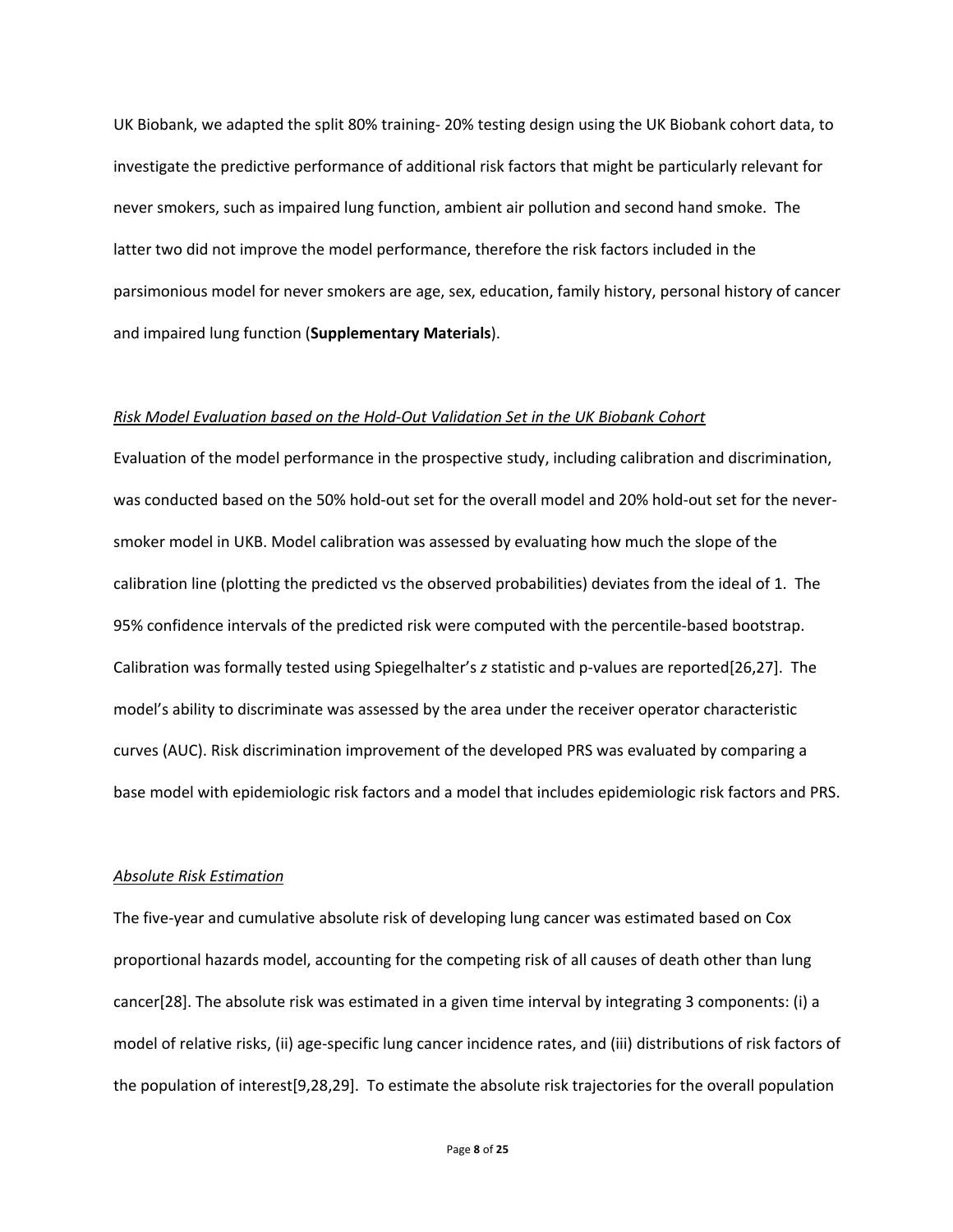in the United Kingdom, we applied the re-calibrated PLCO<sub>all2014</sub> model (Supplementary Table 2) with PRS and the age-specific incidence rate and competing rates for mortality rates obtained from Cancer Research UK, 2012[29]. For never smokers, we applied our never-smoker risk model as reported in the Supplementary Table 2, and the age-specific lung cancer rates specifically for never smokers that were derived from the UK Million Women Cohort[30] and the average male to female incidence ratio of lung cancer in never smokers previously reported in population cohorts[31]. The detailed estimation process is outlined in the **Supplementary Materials.**

#### *Projection in the National Lung Screening Trial (NLST)*

To assess how the risk model would work in a population that would be eligible for LDCT screening, we projected the absolute risks to the NLST population. There are 1,986 incident lung cancer and 48,786 controls in NLST with variables needed for the risk modeling available for our analysis. Because this population is comprised of ever-smokers only, we used  $PLCO_{m2012}$  (designed for ever-smokers only) as the baseline model here. Genotype information was not available for the NLST participants, so PRS profiles were simulated conditional on lung cancer status and family-history of lung cancer based on the methods previously described[9,28]. The weights of the PRS were based on the coefficient estimated from the independent PRS validation set (UK Biobank) to reduce over-fitting. The details parameter settings and reference rates are specified in **Supplementary Materials**. All tests of statistical significance were two-sided. All analyses were performed in R v.3.5.1.

## **RESULTS**

The study characteristics of OncoArray (model training), UK Biobank (validation) and NLST (projection) are summarized in **Table 1**. In the OncoArray project, age and gender are well matched as most studies have applied frequency matching for these factors. As expected, there are more smokers, more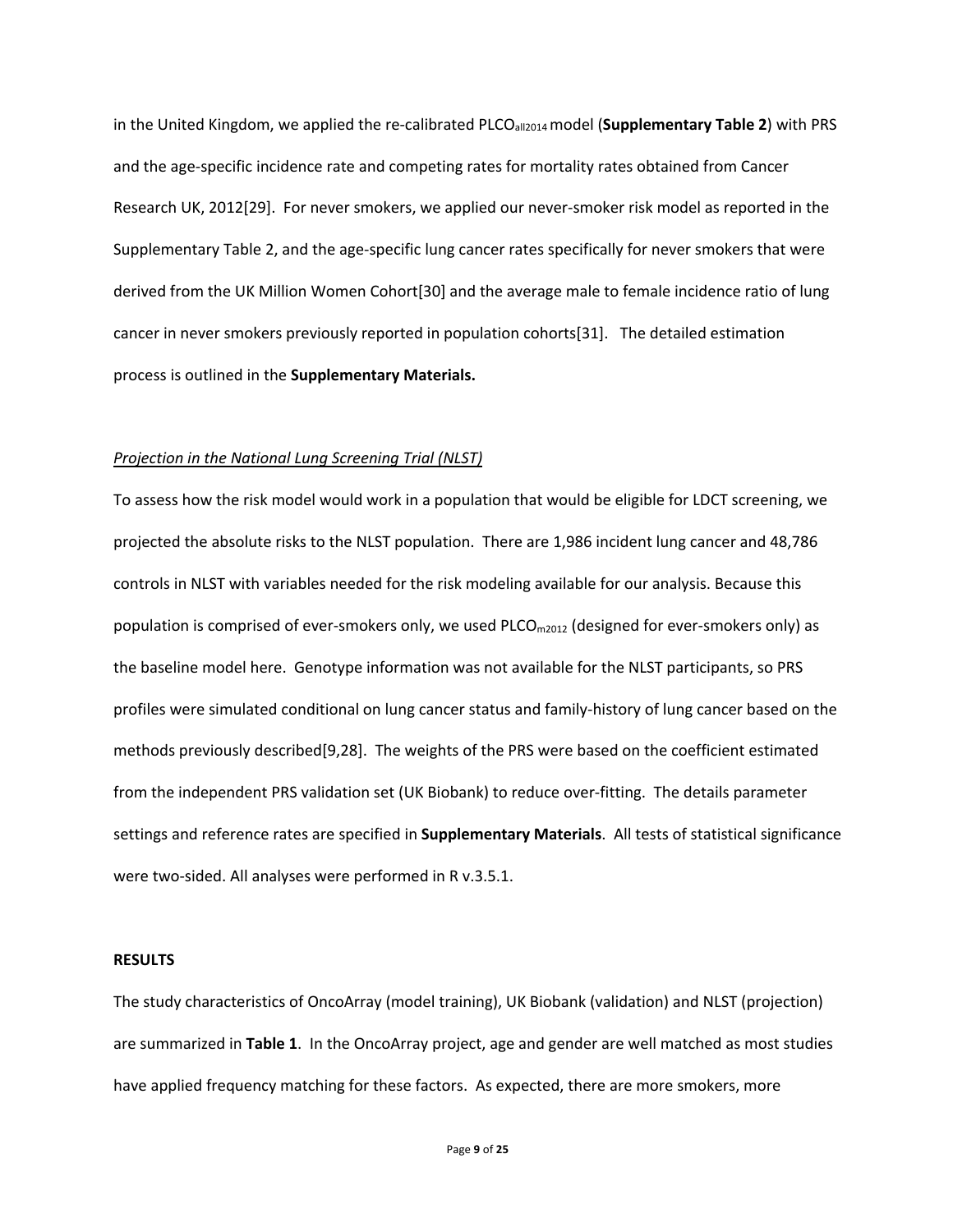individuals with family history of lung cancer or previous COPD history among lung cancer patients compared to controls. In the UK Biobank, being a general population cohort, the majority of the populations are never or former smokers. The NLST study is a smoker only population, as all individuals in this population have met the NLST screening criteria.

The list of the variants included in PRS-128 is shown in **Supplementary Table 1**. The distribution of the PRS in OncoArray and UK Biobank is shown in the **Supplementary Figure 3** (panel a and b), where we observed a shift of the PRS distribution toward the right (i.e. higher PRS) for the lung cancer cases. The association between PRS and lung cancer risk based on OncoArray data and UK Biobank is shown in **Table 2**. There was an increasing risk of lung cancer by decile, with approximately 3.5 folds of relative risk when comparing individuals in the lowest versus the highest decile in the PRS distribution in the OncoArray dataset with OR of 3.52(95%CI=3.11-3.98, p=7.34x10<sup>-88</sup>). A strong association was also observed in the independent validation set, UK Biobank, with increasing risk by PRS decile, and the OR of lung cancer for those in the top PRS decile is 2.39 (95%CI=1.92-3.00, p=1.80x10<sup>-14</sup>). The statistical significance diminished in the UK Biobank dataset given much smaller number of lung cancer patients available in this analysis. Nonetheless, the dose-response relationships between PRS and lung cancer risk remained prominent in both OncoArray (p-trend=1.77x10<sup>-127</sup>) and UK Biobank (p-trend=5.26x10<sup>-20</sup>).

The association between PRS and lung cancer risk per standard deviation (SD) in major risk strata by smoking, family history of lung cancer and histology is shown in **Table 3**. The effect estimates were slightly higher in the OncoArray dataset, which was expected as the model building set. Albeit slightly reduced statistical significance, PRS conferred robust associations in the UK Biobank population across all major risk strata, as the independent validation.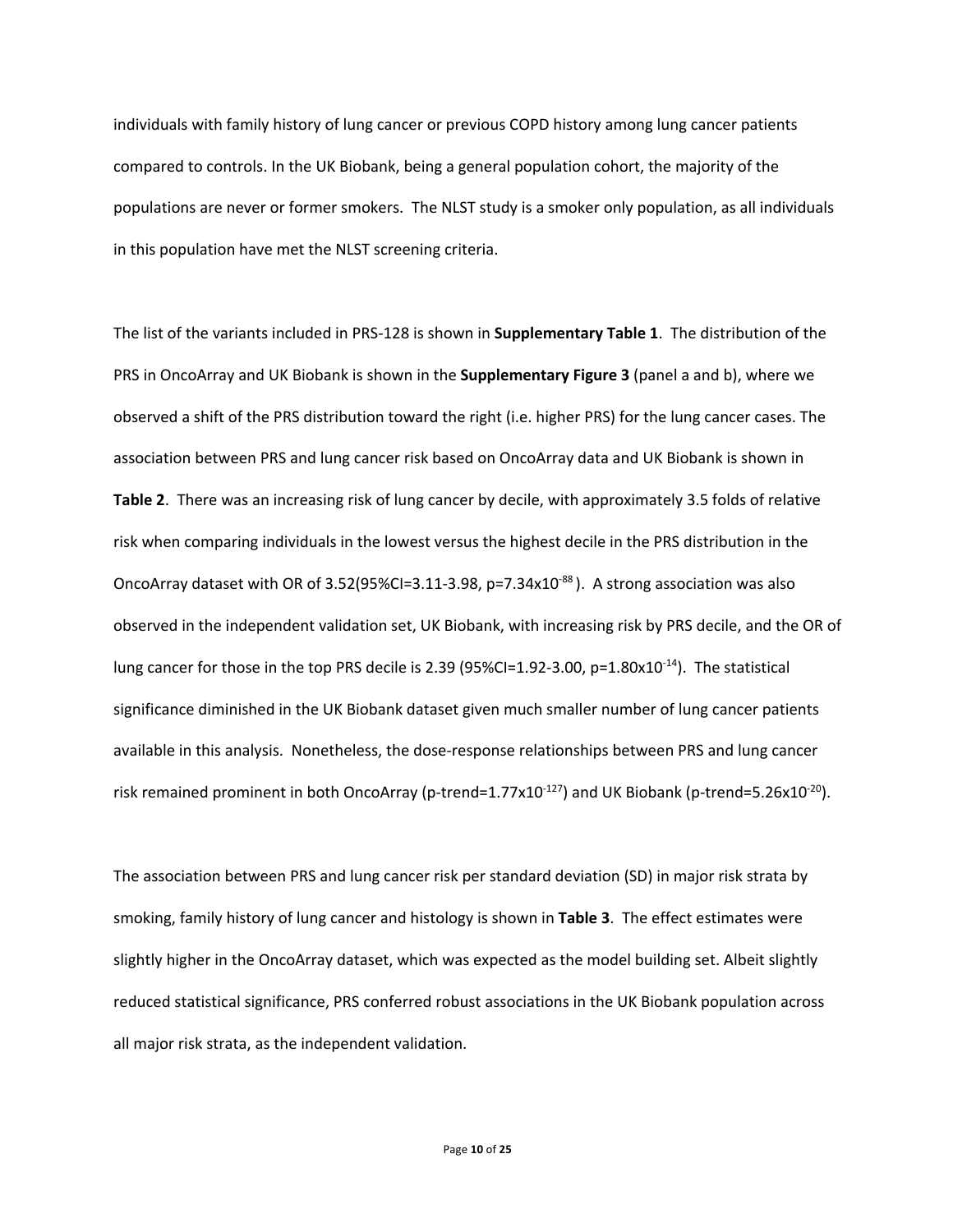In UK Biobank prospective cohort, the risk model for overall population was reasonably calibrated (**Supplementary Figure 4a**) in the 50% hold-out validation set. For never smokers, while the observed risk was in general consistent with the predicted risk in the training set, it was less well-calibrated and appeared to fluctuate around the calibration slope given the limited sample size in the hold-out testing set, although the p-value based on the Spiegelhalter's *z* test was not significant (**Supplementary Figure 4b**). The overall AUC did not substantially change when adding PRS for overall population with AUC of 0.832 (from AUC of 0.828 without PRS), but a modest increase in AUC among never smokers was observed from AUC of 0.670 to 0.687 (**Supplementary Table 3**). When estimating the AUC separately by age of onset, it appeared that the PRS contributed to the risk model in those with younger age of onset (<50), albeit modest added value: The AUC for those with young onset was 0.798 (95%CI=0.680-0.917) and 0.811(95%CI=0.701-0.902) without and with PRS terms, respectively (**Supplementary Table 3**).

To evaluate how PRS would affect individual's absolute risk with increasing age, we estimated the absolute risk of lung cancer by the PRS decile. The average risk of the population was estimated based on the final model including all aforementioned risk factors and PRS. We observed a divergence of absolute risk trajectories that are due to individual's genetic risk background, as encapsulated by PRS decile (**Figure 1a** and **1b**). The span of absolute risk trajectory due to individual's PRS was increasingly notable with older age. To understand the implication for LDCT screening in populations with different background risks, **Figure 2** shows the 5-year absolute risk estimation stratified by smoking status and family history of lung cancer. For example, in the UK Biobank among current smokers with family history of lung cancer, the average risk of lung cancer in the next 5 years at 60 years old was approximately 4.29%, whereas the risk was 7.64% for those at top 10% PRS decile (p-value top 10% PRS vs 40- $_{60\%\ PRS}$  = 8.80 x 10<sup>-15</sup>). As the absolute risk increases as the function of age, the direct consequence is when individuals would reach the threshold for LDCT screening.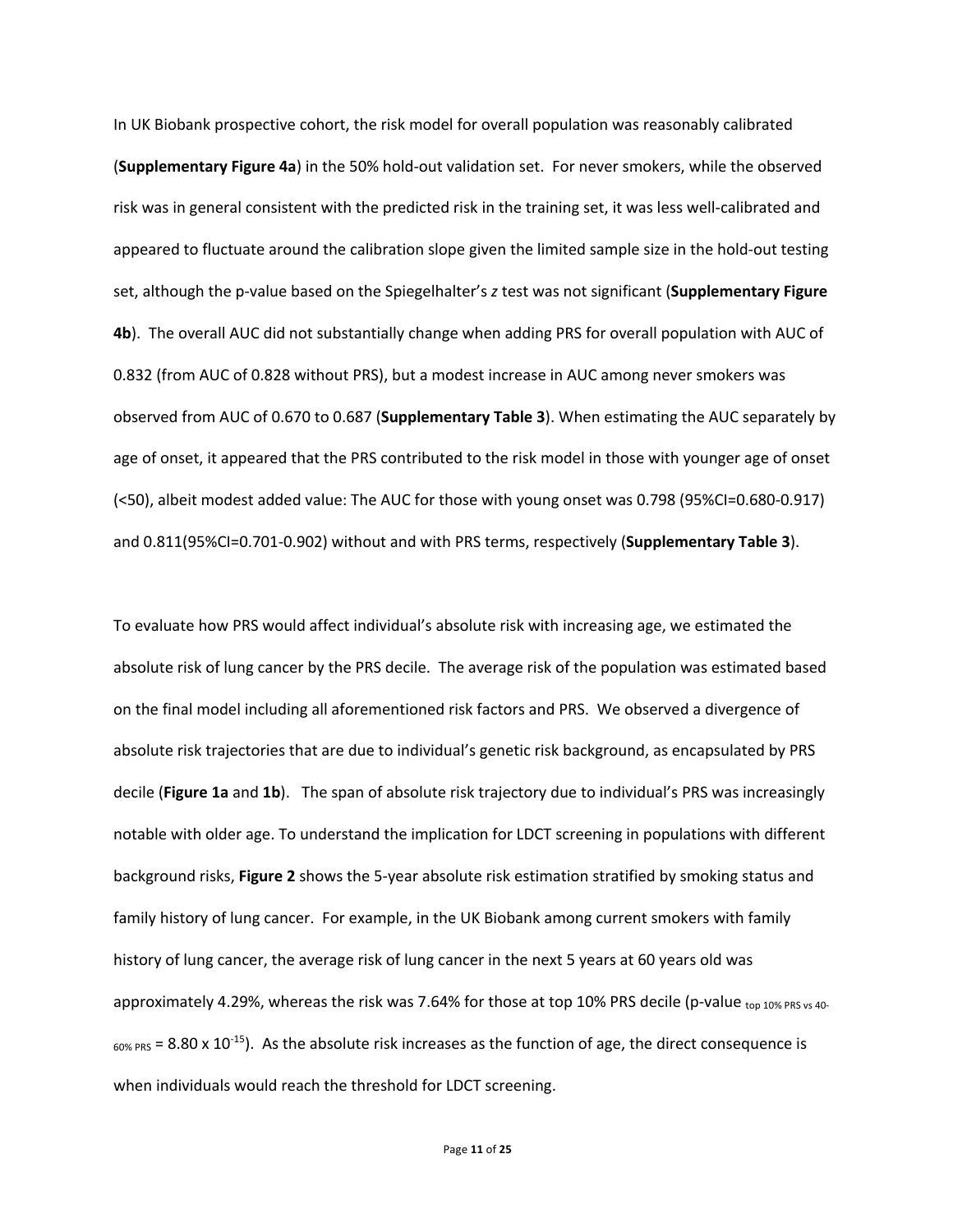Assuming 1.5% lung cancer absolute risk within the next 5 years as the threshold to be recommended for LDCT screening, never smokers did not reach sufficient risk threshold to be recommended for LDCT screening regardless their PRS deciles. Therefore the PRS distribution does not appear to have implications among the never smoker group in general. On the other hand, among ever-smokers, the PRS distribution can affect when the individuals reach the absolute risk threshold for LDCT screening. For example, on average, individuals who smoked but without family history reach the 1.5% of 5-year absolute risk at age 61, whereas those who are at the top 1% of PRS distribution would reach the threshold at age 53 (**Figure 2, Supplementary Table 4**). Among those who smoked and with positive family history of lung cancer, the average age to reach the LDCT screening recommendation threshold would be 56, but those who are at top 5% PRS would reach the threshold at age 52, earlier than the previous LDCT screening guideline (**Figure 2, Supplementary Table 4**)[4]. Among current smokers, those with family history of lung cancer *and* at the top 10% of the PRS distribution would reach 1.5% of 5-year risk before they turn 50.

To show the impact of smoking status and PRS, **Supplementary Figure 5** illustrates the absolute risk trajectory based on the combination of both smoking status and PRS. It is clear that smoking cessation reduces the lung cancer absolute risk regardless which PRS category one belongs to, with an relative reduction of approximately 45% of lung cancer risk by age 70, which is consistent with previous reports [32,33]. For example, among those at the top 10% of PRS, smoking cessation reduced the 5-year absolute risk from 10.5% to 5.6% by age 70 representing an absolute risk reduction of 4.9%; and among those with intermediate PRS, smoking cessation reduced the 5-year absolute risk from 5.5% to 3.0%, representing an absolute risk reduction of 2.5%.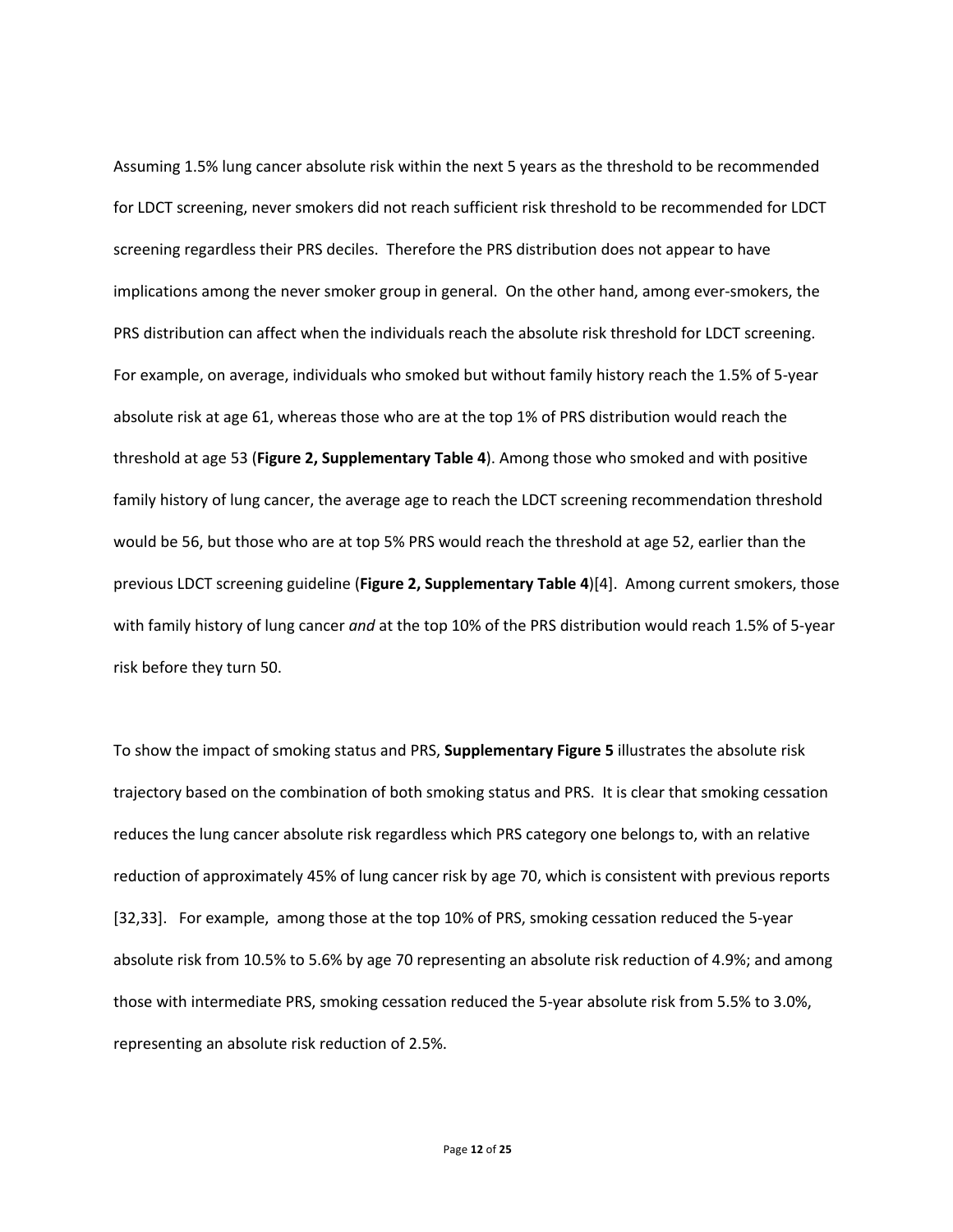To evaluate extent of the absolute risks could be modified by PRS in a LDCT eligible population (heavy smokers and older), we show the 5-year absolute risks and cumulative risk by age 85 for the NLST population in **Figure 3** (panel a and b), with PRS simulated per methods described. The absolute risk of lung cancer differed by individual's genetic background in this high-risk population, and the risk differences between different PRS decile increased along with increasing age.

## **DISCUSSION**

In this study, we evaluated whether individual's genetic background can be used to stratify their lung cancer absolute risk, incorporated within the well-known lung cancer risk models. Our analysis showed PRS is associated with individual's lung cancer risk with a dose-response relationship. Furthermore, individual's genetic background, as encapsulated by PRS, can further stratify individual's lung cancer absolute risk in the next 5 years, or cumulatively in their life time. The risk model was developed and validated in two large independent datasets.

The key observation of this analysis is that individual's genetic background has limited impact on the risk model's ability to discriminate whether individuals eventually develop lung cancer. However, the genetic background is informative regarding individual's age for reaching the LDCT screening-eligible threshold, as the absolute risk trajectories diverge by PRS decile and increasing age. This is clinically relevant, as it could potentially affect *when* LDCT screening should be recommended to the individuals. The absolute risk stratified by smoking and family history of lung cancer showed that ever smokers would reach the LDCT screening threshold at a very different age depending on their family history of lung cancer and their genetic makeup, with the difference to be as large as 4 years compared to the average age among those with family history and 8 years among those without family history. These differences are clinically meaningful as they would represent much more timely detection for those who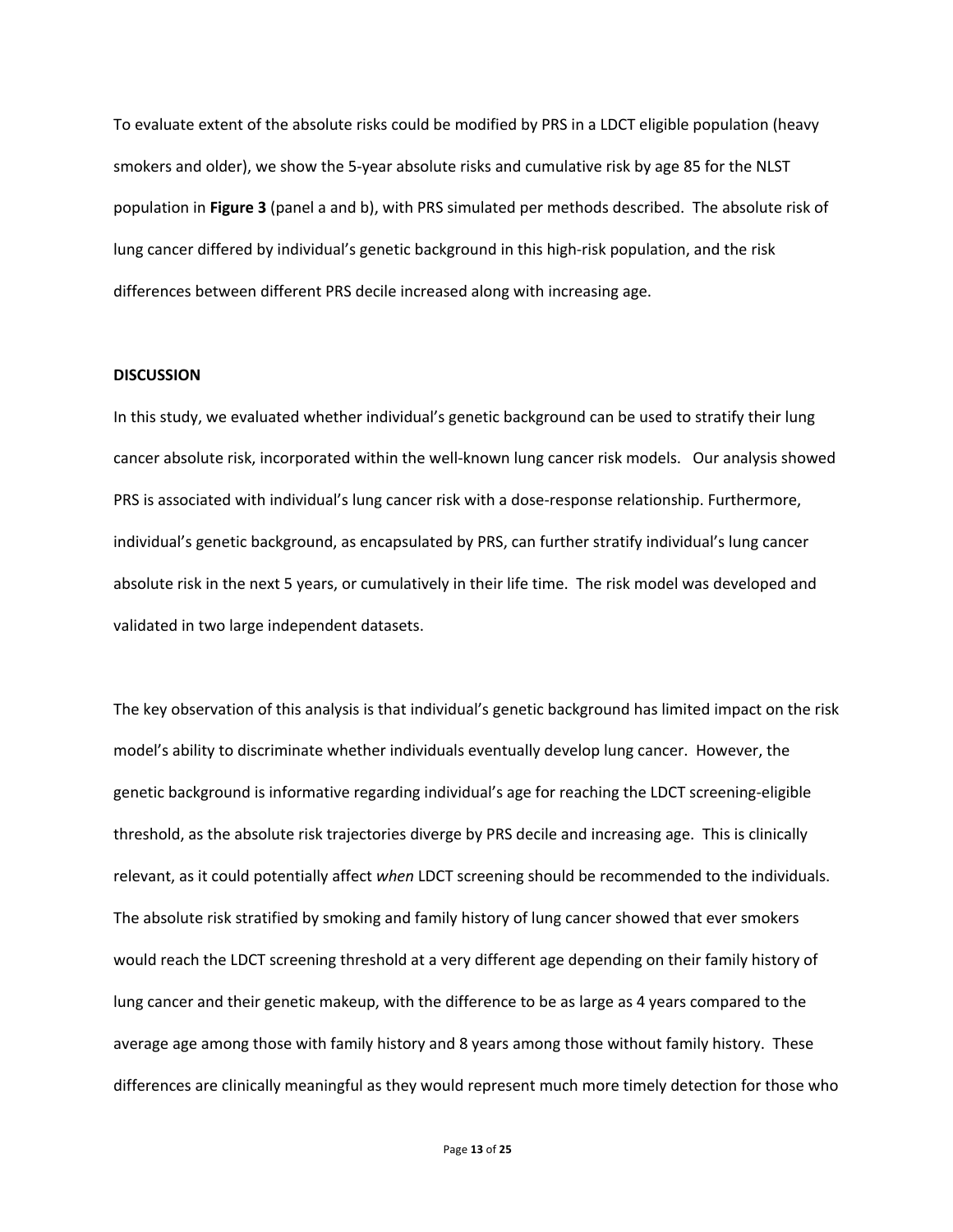are at top 10% of PRS and can start screening before the previous official USPSTF recommended age of 55[4], and also identify those who do not need to be screened until past age 60, which would reduce healthcare burden and radiation exposures. Most recently, USPSTF task force presented the draft recommendation updated in July 2020, expanding the eligibility to an earlier starting age of 50 (uspreventiveservicestaskforce.org), which would help to include some of those with higher genetic risk. On the other hand, it also showed that the vast majority of the never smokers would never reach the LDCT screening threshold despite their genetic background.

One of the potential hindrances of implementing the genetic testing among potentially eligible population for more precise LDCT screening recommendation would be the cost and feasibility associated with the genotyping. With the reduction of the genotyping cost, we expect that the genotyping cost can be offset by the reduction of unnecessary LDCT scans and quality-adjusted life year saved when the lung cancer is detected before the recommended LDCT starting age. However, an systematic assessment of feasibility and a formal cost-effective analysis with detailed sensitivity analysis with varying parameter will be required to provide a in depth comparison of the different approaches, which is beyond the scope of this study.

The variants that were selected into the model, either through previous work (PRS-35) or the penalized regression applied in this study (PRS-93), were located in several different regions. The 35 variants were predominately from previously known lung cancer loci (such as *TERT*, HLA, *CHEK2*), and the biology implications have been previously reported. The variants selected by the lasso penalized regression includes additional variants from previously known regions but not sufficiently tagged by those in PRS-35, as well as from other genetic regions from pathways related to cytokines and chemokines(e.g. *TRIM31*, *TRIM15*, *XCL2*, *IRF4*, *ILC33*, *VSTM1*, etc) and signaling pathways (*MAP3K20*,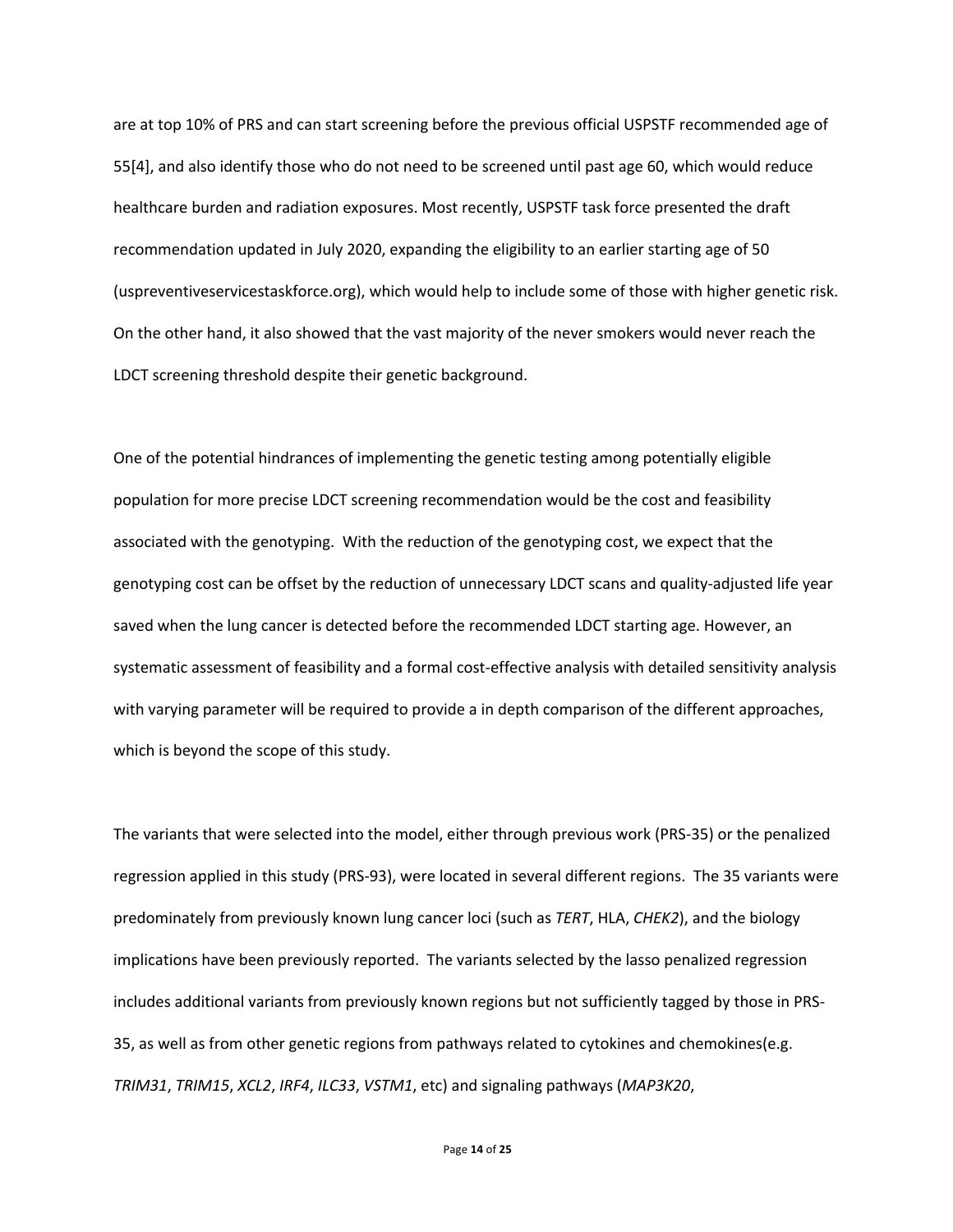## *NUMBL*)(**Supplementary Table 1**)

There are several potential limitations of this study. First, the PRS assumes multiplicativity among genetic variants. While we have assessed the pair-wise interactions and did not observe any interactions between the variants, we did not assess higher order of interactions. Nevertheless, this is a method that is considered efficient and reasonable for representing individual's genetic background[13,34]. We have assessed the potential interactions between risk factors and PRS, although nominal interactions were detected between age and smoking status, including interaction terms did not lead to material change of the results. We therefore consider our parsimonious model (less variables with same predictive accuracy) to be the reasonable to use in the clinical setting. Second, the present analysis was done on the population with European ancestry, thus likely cannot be readily generalized to other racial groups. Additional analysis in other ethnicities will be needed, in particular Asians and African American population. A separate effort for establishing a PRS model based on the China Kadoorie Biobank, which contains genetic data on approximately 95,000 individuals, is currently underway. The cohort study we used to evaluate the model prospectively, UK Biobank, is a general population cohort, although the social economic status is skewed toward the higher levels similar to other population cohorts, thus the prevalence of some related risk factors (such as smoking prevalence) might be under-represented, which can affect the absolute risk estimation. However, this would not affect model's ability to discriminate. In addition, we addressed this issue and by recalibrating the model using 50% of the UKB data and applied the re-calibrated coefficients into the absolute risk estimation and by estimating the absolute risks in never smokers separately. Finally, even though that we have built a *de novo* model for never smokers, the model's ability to discriminate remains modest. However, we were able to investigate additional risk factor that can be relevant for never smokers, such as second-hand smoke, ambient air pollution and impaired lung function, albeit the sample size of non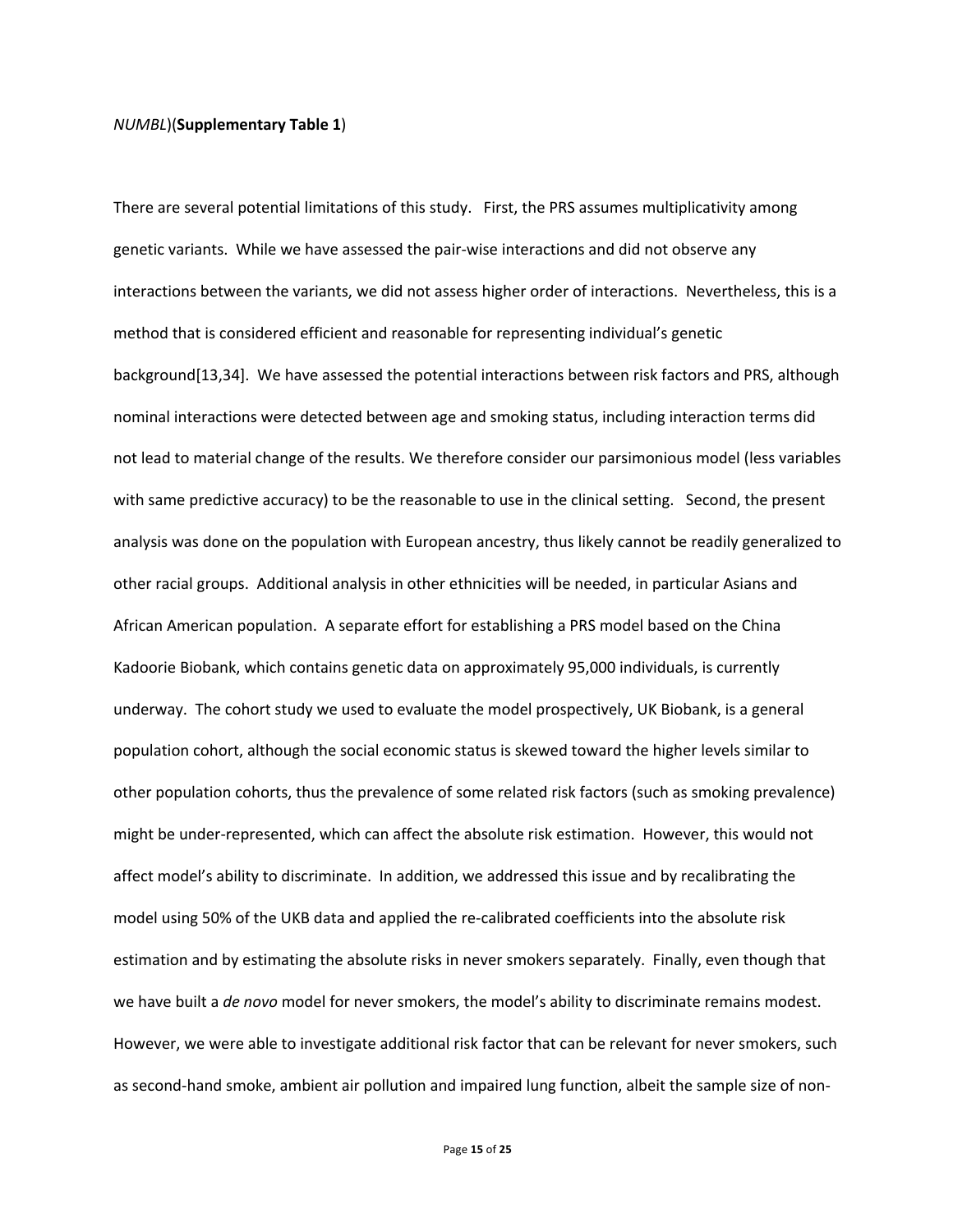smoking lung cancer cases in UK Biobank is limited. With increasing availability of data on these data elements, it is possible for the model performance to improve, and if so, risk of never smokers may reach sufficient threshold to warrant CT screening with vastly improved predictive performance.

Our study has several important strengths: We have constructed and validated PRS based on the largest lung cancer germline genomic data to date, which provide the most robust estimates currently available. In addition, we have conducted the multi-stage model building and validation with large population cohort dataset with a total over 350,000 participants with both stages. This ensures the validity of the model and minimizes the potential over-optimism. Finally, we applied novel methodology to simulate PRS distribution in the NLST population to assess the potential clinical utility of PRS in a screeningeligible population.

In summary, our study showed that individual's genetic background can potentially affect the optimal timing of starting LDCT screening. It is possible to continue to refine the risk prediction algorithm if the sample sizes increase substantially. This is the first study that reported the potential clinical utility of PRS in the European descendent population with comprehensive assessment.

## **ACKNOWLEDGEMENT**

This research has been conducted using the UK Biobank Resource under Application Number 23261. We thank all participating studies. The CAPUA study was supported by FIS-FEDER/Spain grant numbers FIS-01/310, FIS-PI03-0365, and FIS-07-BI060604, FICYT/Asturias grant numbers FICYT PB02-67 and FICYT IB09-133, and the University Institute of Oncology (IUOPA), of the University of Oviedo and the Ciber de Epidemiologia y Salud Pública. CIBERESP, SPAIN. CARET is funded by the National Cancer Institute, National Institutes of Health through grants U01-CA063673, UM1-CA167462, and U01-CA167462. The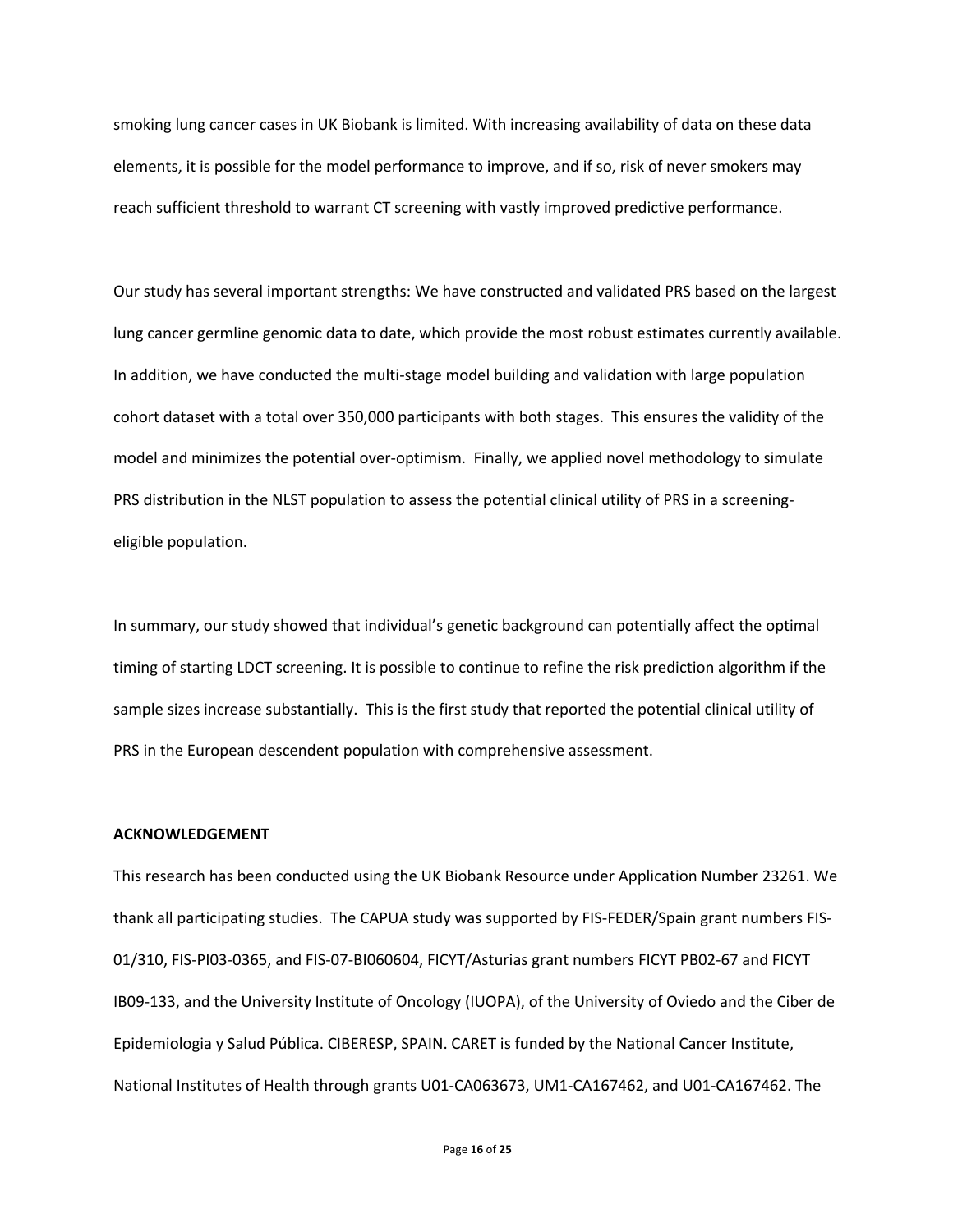Liverpool Lung project is supported by the Roy Castle Lung Cancer Foundation. The Harvard Lung Cancer Study was supported by the NIH (National Cancer Institute) grants CA092824, CA090578, CA074386 and 5U01CA209414. The Multiethnic Cohort Study was partially supported by NIH Grants CA164973, CA033619, CA63464 and CA148127. The work performed in MSH-PMH study was supported by The Canadian Cancer Society Research Institute (020214), Ontario Institute of Cancer and Cancer Care Ontario Chair Award to R.J.H. and G.L. and the Alan Brown Chair and Lusi Wong Programs at the Princess Margaret Hospital Foundation. The Norway study was supported by Norwegian Cancer Society, Norwegian Research Council. The work in TLC study has been supported in part the James & Esther King Biomedical Research Program (09KN-15), National Institutes of Health Specialized Programs of Research Excellence (SPORE) Grant (P50 CA119997), and by a Cancer Center Support Grant (CCSG) at the H. Lee Moffitt Cancer Center and Research Institute, an NCI designated Comprehensive Cancer Center (grant number P30-CA76292). The Vanderbilt Lung Cancer Study – BioVU dataset used for the analyses described was obtained from Vanderbilt University Medical Center's BioVU, which is supported by institutional funding, the 1S10RR025141-01 instrumentation award, and by the Vanderbilt CTSA grant UL1TR000445 from NCATS/NIH and K07CA172294 . The Copenhagen General Population Study (CGPS) was supported by the Chief Physician Johan Boserup and Lise Boserup Fund, the Danish Medical Research Council and Herlev Hospital. The NELCS study: Grant Number P20RR018787 from the National Center for Research Resources (NCRR), a component of the National Institutes of Health (NIH). Kentucky Lung Cancer Research Initiative was supported by the Department of Defense [Congressionally Directed Medical Research Program, U.S. Army Medical Research and Materiel Command Program] under award number: 10153006 (W81XWH-11-1-0781). Views and opinions of, and endorsements by the author(s) do not reflect those of the US Army or the Department of Defense. It also was supported by NIH grant UL1TR000117 and P30 CA177558 using Shared Resource Facilities: Cancer Research Informatics, Biospecimen and Tissue Procurement, and Biostatistics and Bioinformatics. Where authors are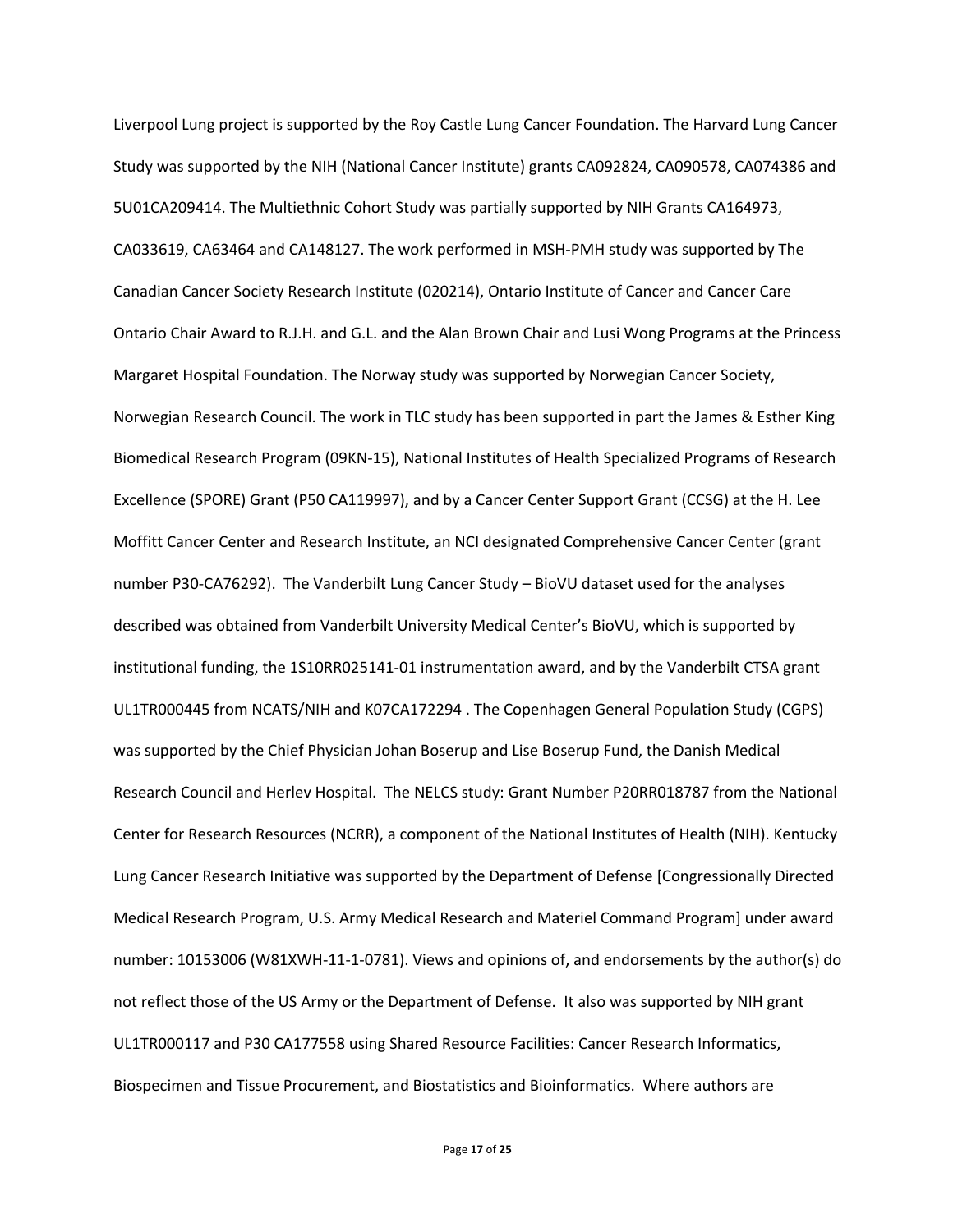identified as personnel of the International Agency for Research on Cancer/World Health Organization, the authors alone are responsible for the views expressed in this article and they do not necessarily represent the decisions, policy or views of the International Agency for Research on Cancer/World Health Organization.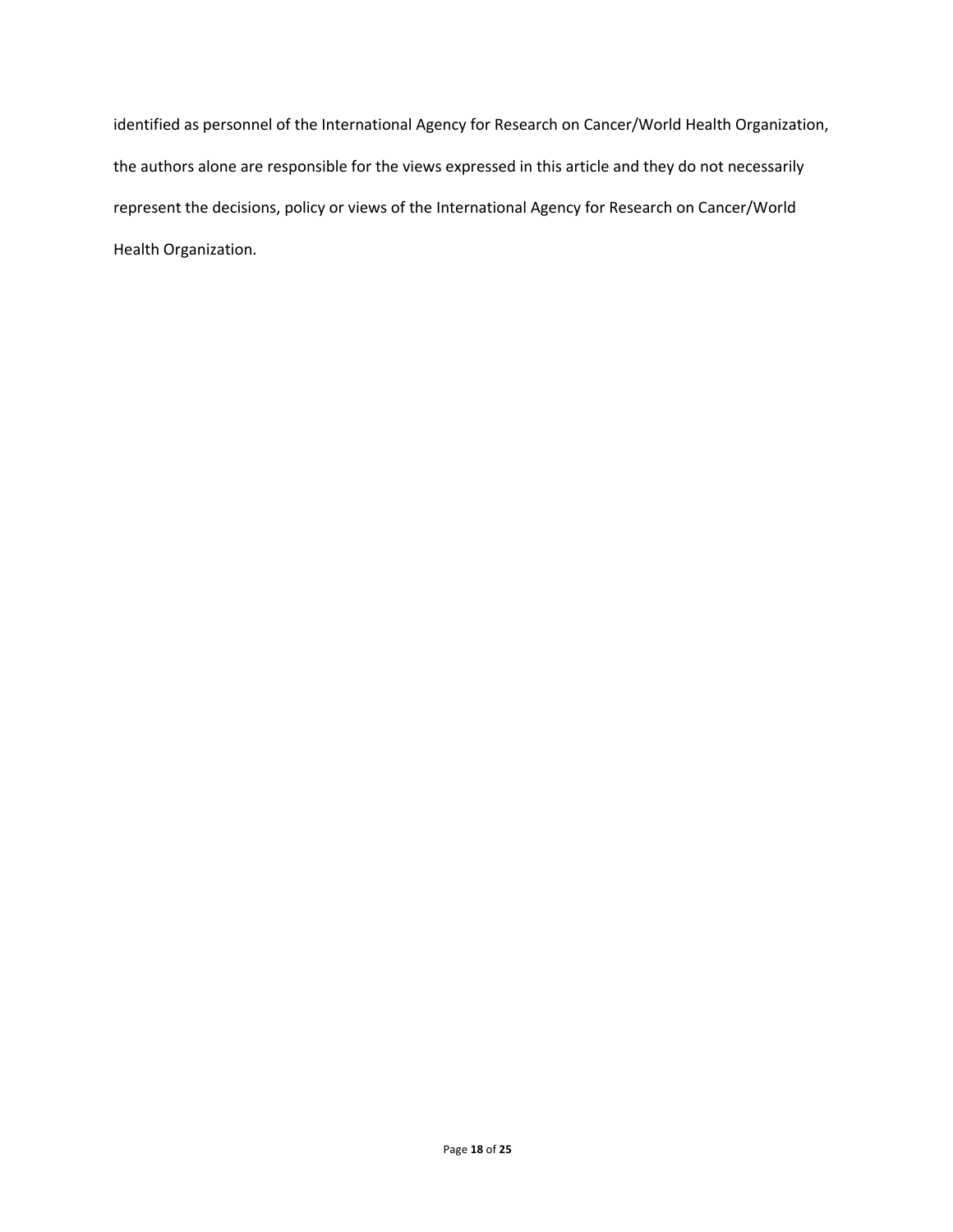# **List of References**

- 1. Bray F, Ferlay J, Soerjomataram I, Siegel RL, Torre LA, Jemal A. Global cancer statistics 2018: GLOBOCAN estimates of incidence and mortality worldwide for 36 cancers in 185 countries. *CA Cancer J Clin.* Sep 12 2018.
- 2. Aberle DR, Adams AM, Berg CD, Black WC, Clapp JD, Fagerstrom RM, et al. Reduced lung-cancer mortality with low-dose computed tomographic screening. *The New England journal of medicine.* Aug 4 2011;365(5):395-409.
- 3. de Koning HJ, van der Aalst CM, de Jong PA, Scholten ET, Nackaerts K, Heuvelmans MA, et al. Reduced Lung-Cancer Mortality with Volume CT Screening in a Randomized Trial. *N Engl J Med.*  Feb 6 2020;382(6):503-513.
- 4. Pinsky PF, Gierada DS, Hocking W, Patz EF, Jr., Kramer BS. National Lung Screening Trial findings by age: Medicare-eligible versus under-65 population. *Annals of internal medicine.* Nov 4 2014;161(9):627-633.
- 5. Tammemagi MC, Lam S. Screening for lung cancer using low dose computed tomography. *BMJ.*  2014;348:g2253.
- 6. McKay JD, Hung RJ, Han Y, Zong X, Carreras-Torres R, Christiani DC, et al. Large-scale association analysis identifies new lung cancer susceptibility loci and heterogeneity in genetic susceptibility across histological subtypes. *Nat Genet.* Jul 2017;49(7):1126-1132.
- 7. Bosse Y, Amos CI. A Decade of GWAS Results in Lung Cancer. *Cancer Epidemiol Biomarkers Prev.*  Apr 2018;27(4):363-379.
- 8. Khera AV, Chaffin M, Aragam KG, Haas ME, Roselli C, Choi SH, et al. Genome-wide polygenic scores for common diseases identify individuals with risk equivalent to monogenic mutations. *Nat Genet.* Sep 2018;50(9):1219-1224.
- 9. Maas P, Barrdahl M, Joshi AD, Auer PL, Gaudet MM, Milne RL, et al. Breast Cancer Risk From Modifiable and Nonmodifiable Risk Factors Among White Women in the United States. *JAMA oncology.* Oct 1 2016;2(10):1295-1302.
- 10. Schumacher FR, Al Olama AA, Berndt SI, Benlloch S, Ahmed M, Saunders EJ, et al. Association analyses of more than 140,000 men identify 63 new prostate cancer susceptibility loci. *Nat Genet.* Jul 2018;50(7):928-936.
- 11. Elliott J, Bodinier B, Bond TA, Chadeau-Hyam M, Evangelou E, Moons KGM, et al. Predictive Accuracy of a Polygenic Risk Score-Enhanced Prediction Model vs a Clinical Risk Score for Coronary Artery Disease. *JAMA.* Feb 18 2020;323(7):636-645.
- 12. Lello L, Raben TG, Yong SY, Tellier L, Hsu SDH. Genomic Prediction of 16 Complex Disease Risks Including Heart Attack, Diabetes, Breast and Prostate Cancer. *Sci Rep.* Oct 25 2019;9(1):15286.
- 13. Lambert SA, Abraham G, Inouye M. Towards clinical utility of polygenic risk scores. *Hum Mol Genet.* Nov 21 2019;28(R2):R133-R142.
- 14. Weissfeld JL, Lin Y, Lin HM, Kurland BF, Wilson DO, Fuhrman CR, et al. Lung Cancer Risk Prediction Using Common SNPs Located in GWAS-Identified Susceptibility Regions. *J Thorac Oncol.* Nov 2015;10(11):1538-1545.
- 15. Raji OY, Agbaje OF, Duffy SW, Cassidy A, Field JK. Incorporation of a genetic factor into an epidemiologic model for prediction of individual risk of lung cancer: the Liverpool Lung Project. *Cancer Prev Res (Phila).* May 2010;3(5):664-669.
- 16. Amos CI, Dennis J, Wang Z, Byun J, Schumacher FR, Gayther SA, et al. The OncoArray Consortium: a Network for Understanding the Genetic Architecture of Common Cancers. *Cancer epidemiology, biomarkers & prevention : a publication of the American Association for Cancer Research, cosponsored by the American Society of Preventive Oncology.* Oct 3 2016.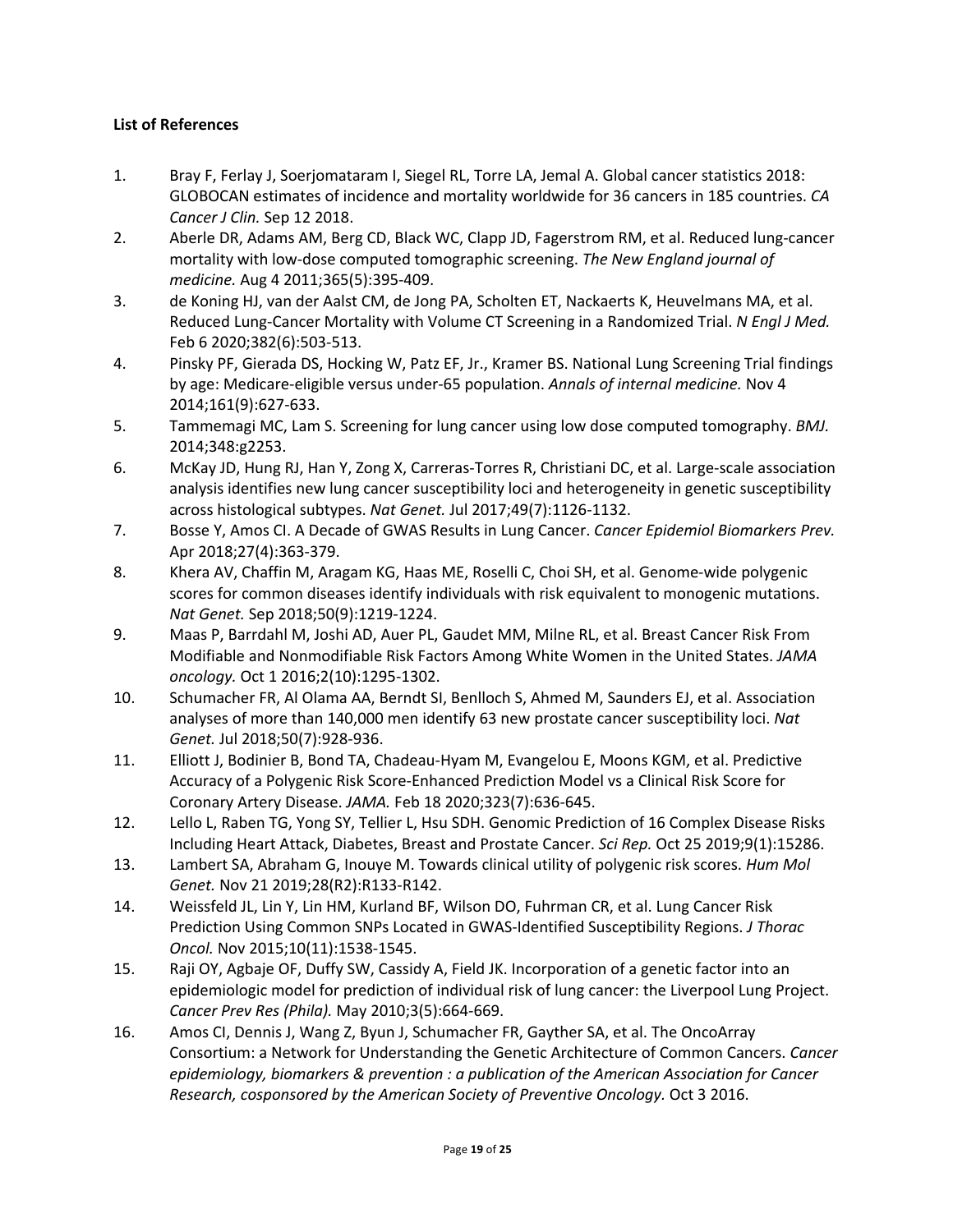- 17. Amos CI, Dennis J, Wang Z, Byun J, Schumacher FR, Gayther SA, et al. The OncoArray Consortium: A Network for Understanding the Genetic Architecture of Common Cancers. *Cancer Epidemiol Biomarkers Prev.* Jan 2017;26(1):126-135.
- 18. Sudlow C, Gallacher J, Allen N, Beral V, Burton P, Danesh J, et al. UK Biobank: An Open Access Resource for Identifying the Causes of a Wide Range of Complex Diseases of Middle and Old Age. *PLoS Medicine.* 2015;12(3):1-10.
- 19. Bycroft C, Freeman C, Petkova D, Band G, Elliott LT, Sharp K, et al. The UK Biobank resource with deep phenotyping and genomic data. *Nature.* Oct 2018;562(7726):203-209.
- 20. MacArthur J, Bowler E, Cerezo M, Gil L, Hall P, Hastings E, et al. The new NHGRI-EBI Catalog of published genome-wide association studies (GWAS Catalog). *Nucleic Acids Res.* Jan 4 2017;45(D1):D896-D901.
- 21. Kachuri L, Amos CI, McKay JD, Johansson M, Vineis P, Bueno-de-Mesquita HB, et al. Fine mapping of chromosome 5p15.33 based on a targeted deep sequencing and high density genotyping identifies novel lung cancer susceptibility loci. *Carcinogenesis.* Jan 2016;37(1):96- 105.
- 22. Brenner DR, Amos CI, Brhane Y, Timofeeva MN, Caporaso N, Wang Y, et al. Identification of lung cancer histology-specific variants applying Bayesian framework variant prioritization approaches within the TRICL and ILCCO consortia. *Carcinogenesis.* Nov 2015;36(11):1314-1326.
- 23. Poirier JG, Brennan P, McKay JD, Spitz MR, Bickeboller H, Risch A, et al. Informed genome-wide association analysis with family history as a secondary phenotype identifies novel loci of lung cancer. *Genetic Epidemiology.* 2015;39(3):197-206.
- 24. Tammemagi MC, Church TR, Hocking WG, Silvestri GA, Kvale PA, Riley TL, et al. Evaluation of the lung cancer risks at which to screen ever- and never-smokers: screening rules applied to the PLCO and NLST cohorts. *PLoS medicine.* Dec 2014;11(12):e1001764.
- 25. Puddu PE, Piras P, Kromhout D, Tolonen H, Kafatos A, Menotti A. Re-calibration of coronary risk prediction: an example of the Seven Countries Study. *Sci Rep.* Dec 14 2017;7(1):17552.
- 26. Huang Y, Li W, Macheret F, Gabriel RA, Ohno-Machado L. A tutorial on calibration measurements and calibration models for clinical prediction models. *Journal of the American Medical Informatics Association : JAMIA.* Apr 1 2020;27(4):621-633.
- 27. Spiegelhalter DJ. Probabilistic prediction in patient management and clinical trials. *Stat Med.*  Sep-Oct 1986;5(5):421-433.
- 28. Pal Choudhury P, Maas P, Wilcox A, Wheeler W, Brook M, Check D, et al. iCARE: An R package to build, validate and apply absolute risk models. *PLoS One.* 2020;15(2):e0228198.
- 29. Lung cancer, age-specific incidence rates, 2012-2014. Cancer Research UK; 2017.
- 30. Pirie K, Peto R, Green J, Reeves GK, Beral V, Million Women Study C. Lung cancer in never smokers in the UK Million Women Study. *Int J Cancer.* Jul 15 2016;139(2):347-354.
- 31. Wakelee HA, Chang ET, Gomez SL, Keegan TH, Feskanich D, Clarke CA, et al. Lung cancer incidence in never smokers. *J Clin Oncol.* Feb 10 2007;25(5):472-478.
- 32. Peto R, Darby S, Deo H, Silcocks P, Whitley E, Doll R. Smoking, smoking cessation, and lung cancer in the UK since 1950: combination of national statistics with two case-control studies. *BMJ.* Aug 5 2000;321(7257):323-329.
- 33. Thun MJ, Henley SJ, Travis WD. Lung Cancer. In: Thun MJ, Linet MS, Cerhan JR, Haiman CA, Schottenfeld D, eds. *Cancer Epidemiology and Prevention, 4th Edition*. New York: Oxford University Press; 2018:519-552.
- 34. Chatterjee N, Shi J, Garcia-Closas M. Developing and evaluating polygenic risk prediction models for stratified disease prevention. *Nature reviews. Genetics.* May 3 2016.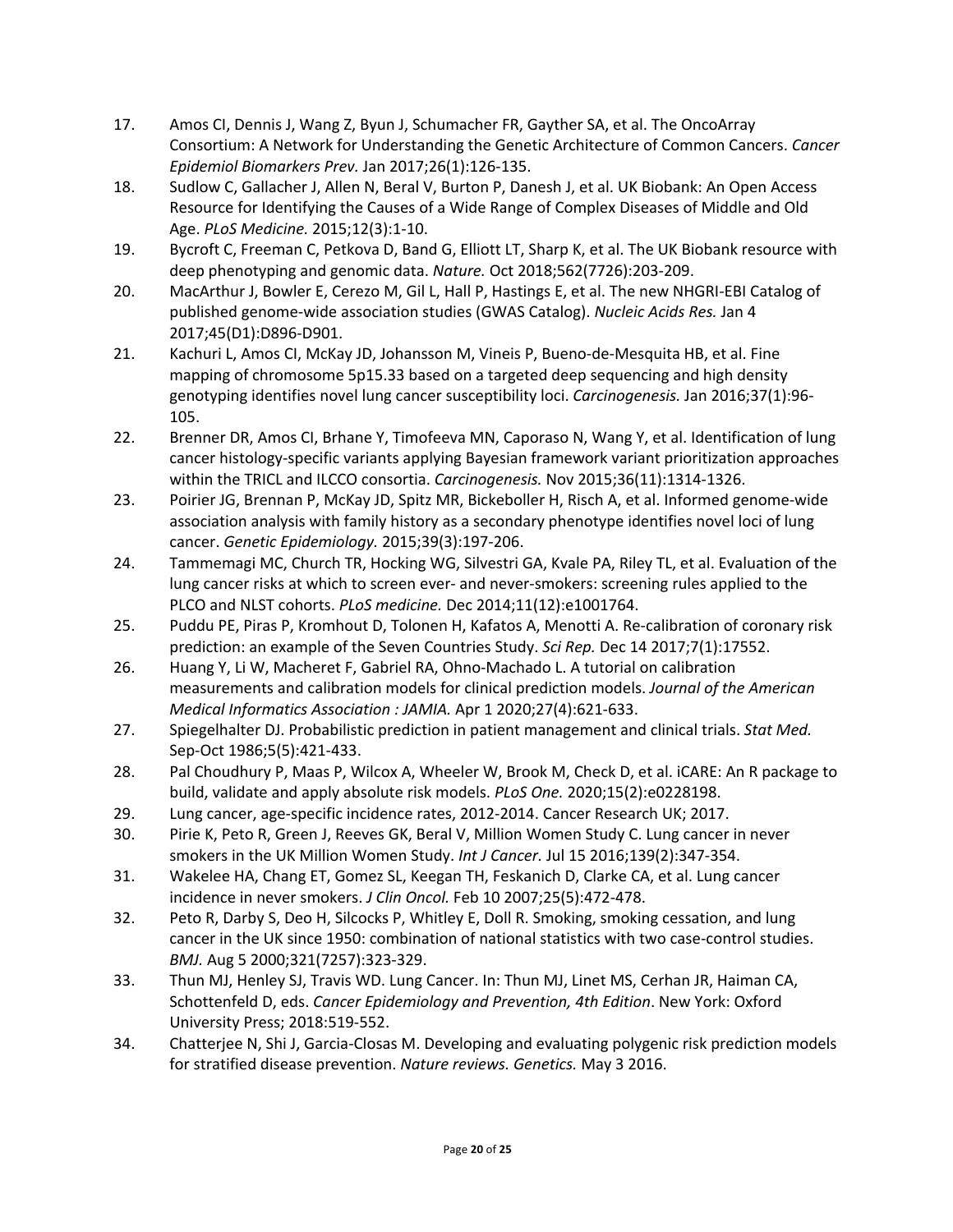|                                                            | <b>PRS</b> construction    |       |                 |        |               | <b>PRS</b> validation<br><b>Model performance evaluation</b><br><b>UK Biobank (N=335,931)</b> |                 |       | Projection in screen-eligible<br>population<br><b>NLST (N=50,772)</b> |       |                 |       |
|------------------------------------------------------------|----------------------------|-------|-----------------|--------|---------------|-----------------------------------------------------------------------------------------------|-----------------|-------|-----------------------------------------------------------------------|-------|-----------------|-------|
|                                                            | ILCCO OncoArray (N=23,127) |       |                 |        |               |                                                                                               |                 |       |                                                                       |       |                 |       |
|                                                            | Lung cancer cases          |       | <b>Controls</b> |        | Lung cancer   |                                                                                               | <b>Controls</b> |       | Lung cancer                                                           |       | <b>Controls</b> |       |
|                                                            |                            |       |                 |        | cases         |                                                                                               |                 |       | cases                                                                 |       |                 |       |
|                                                            | <b>Number</b>              | %     | <b>Number</b>   | %      | <b>Number</b> | %                                                                                             | <b>Number</b>   | %     | <b>Number</b>                                                         | %     | <b>Number</b>   | %     |
| Total                                                      | 13,119                     |       | 10,008          |        | 1,768         |                                                                                               | 334,163         |       | 1,986                                                                 |       | 48,786          |       |
| Mean Age (SD)                                              | 65.3                       | (9.7) | 62.4            | (10.3) | 62.0          | (5.6)                                                                                         | 56.8            | (8.0) | 63.7                                                                  | (5.3) | 61.3            | (5.0) |
| Sex                                                        |                            |       |                 |        |               |                                                                                               |                 |       |                                                                       |       |                 |       |
| Men                                                        | 8500                       | (65)  | 6494            | (65)   | 921           | (52)                                                                                          | 154,571         | (46)  | 1,195                                                                 | (60)  | 28,748          | (59)  |
| Women                                                      | 4619                       | (35)  | 3514            | (35)   | 847           | (48)                                                                                          | 179,592         | (54)  | 791                                                                   | (40)  | 20,038          | (41)  |
| Smoking                                                    |                            |       |                 |        |               |                                                                                               |                 |       |                                                                       |       |                 |       |
| Never                                                      | 1,196                      | (9)   | 2,896           | (29)   | 236           | (13)                                                                                          | 183,435         | (55)  | 0                                                                     |       | 0               |       |
| Former                                                     | 4,878                      | (38)  | 3,292           | (33)   | 808           | (46)                                                                                          | 117,502         | (35)  | 789                                                                   | (40)  | 25,589          | (52)  |
| Current                                                    | 6,857                      | (53)  | 3,286           | (33)   | 724           | (41)                                                                                          | 33,226          | (10)  | 1,197                                                                 | (60)  | 23,197          | (48)  |
| Family history of lung cancer among first degree relatives |                            |       |                 |        |               |                                                                                               |                 |       |                                                                       |       |                 |       |
| <b>No</b>                                                  | 10,291                     | (83)  | 8,570           | (89)   | 1323          | (77)                                                                                          | 286,297         | (87)  | 1,460                                                                 | (74)  | 38,100          | (78)  |
| Yes                                                        | 2,153                      | (17)  | 1,042           | (11)   | 387           | (23)                                                                                          | 42,153          | (13)  | 526                                                                   | (26)  | 10,686          | (22)  |
| <b>COPD history</b>                                        |                            |       |                 |        |               |                                                                                               |                 |       |                                                                       |       |                 |       |
| No                                                         | 7,850                      | (69)  | 6,587           | (81)   | 1581          | (90)                                                                                          | 328,465         | (98)  | 1790                                                                  | (90)  | 46,405          | (95)  |
| Yes                                                        | 3,514                      | (31)  | 1,565           | (19)   | 180           | (10)                                                                                          | 5,311           | (2)   | 196                                                                   | (10)  | 2,381           | (5)   |

**Table 1: Demographic characteristics of the study populations including ILCCO OncoArray, UK Biobank and the National Lung Screening Trial (NLST)**

SD, standard deviation; COPD, Chronic Obstructive Pulmonary Disease.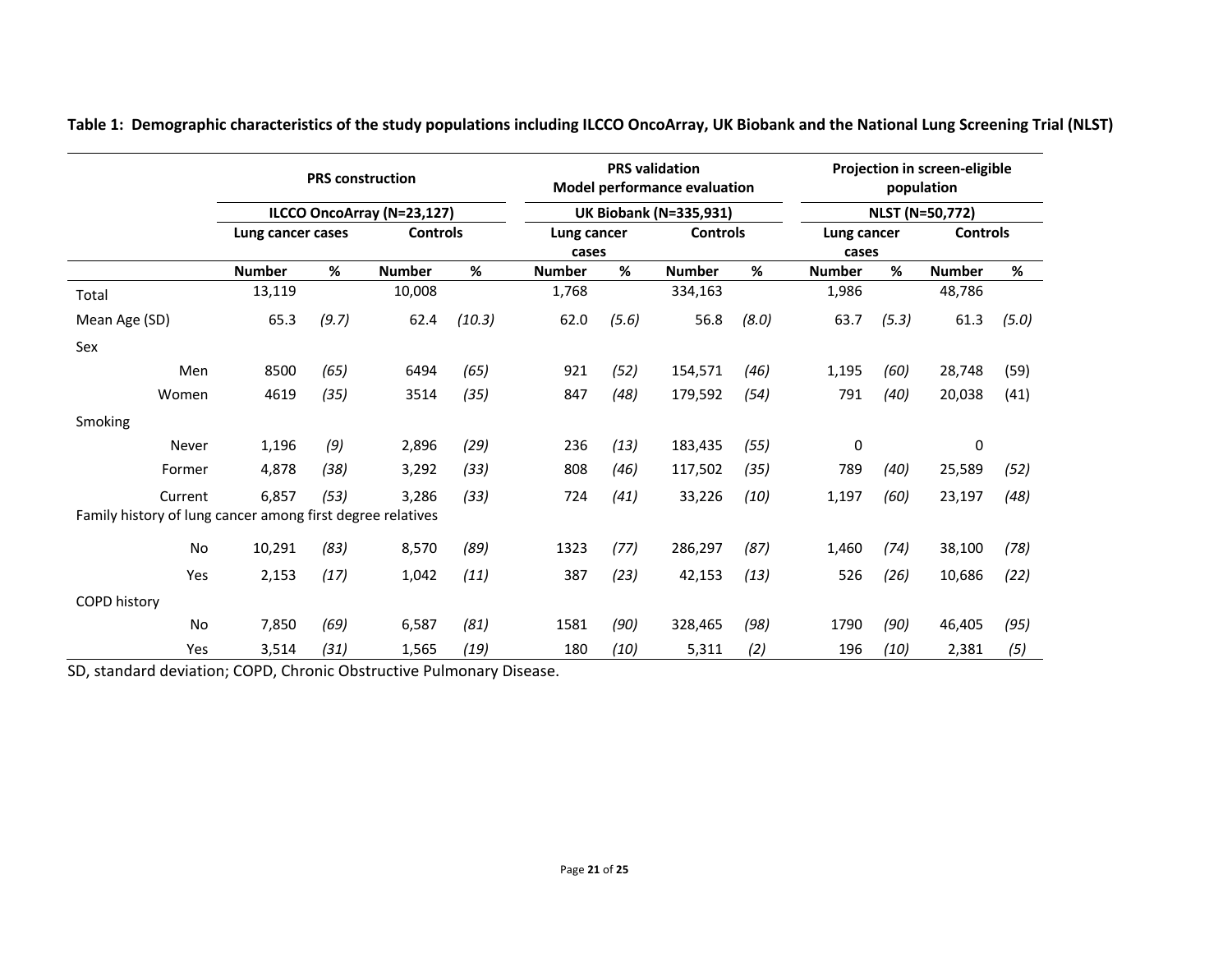| <b>PRS</b> decile | <b>Model building (OncoArray)</b> |                                 | <b>Validation (UK Biobank)</b> |                        |  |  |
|-------------------|-----------------------------------|---------------------------------|--------------------------------|------------------------|--|--|
|                   | OR (95%CI) <sup>a</sup>           | P-value                         | OR (95%CI) <sup>b</sup>        | P-value                |  |  |
| $0 - 10%$         | 1(Referent)                       |                                 | 1 (Referent)                   |                        |  |  |
| 10-20%            | 1.30(1.15, 1.46)                  | $1.39 \times 10^{-5}$           | 1.31(1.02, 1.68)               | $3.54 \times 10^{-2}$  |  |  |
| 20-30%            | $1.62$ (1.44, 1.82)               | $1.34 \times 10^{-15}$          | 1.16(0.90, 1.50)               | $2.46 \times 10^{-1}$  |  |  |
| 30-40%            | 1.58(1.41, 1.78)                  | $1.94 \times 10^{-14}$          | 1.57(1.24, 2.00)               | $2.07 \times 10^{-4}$  |  |  |
| 40-50%            | 1.77(1.57, 1.99)                  | $3.18 \times 10^{-21}$          | 1.67(1.32, 2.12)               | $2.25 \times 10^{-5}$  |  |  |
| 50-60%            | 2.01(1.78, 2.26)                  | $1.12 \times 10^{-30}$          | 1.56(1.23, 1.98)               | $2.92 \times 10^{-4}$  |  |  |
| 60-70%            | 2.19(1.94, 2.46)                  | $7.91 \times 10^{-38}$          | 1.67(1.32, 2.13)               | $1.89 \times 10^{-5}$  |  |  |
| 70-80%            | 2.38(2.11, 2.69)                  | $1.07 \times 10^{-45}$          | 1.69(1.34, 2.15)               | $1.27 \times 10^{-5}$  |  |  |
| 80-90%            | 2.70 (2.39, 3.04)                 | 4.23 $\times$ 10 <sup>-58</sup> | 2.00(1.60, 2.53)               | $2.58 \times 10^{-9}$  |  |  |
| 90-100%           | 3.52(3.11, 3.98)                  | 7.34 x10-88                     | 2.39(1.92, 3.00)               | $1.80 \times 10^{-14}$ |  |  |
| Trend p-value     |                                   | $1.77 \times 10^{-127}$         |                                | 5.26 $x10^{-20}$       |  |  |

**Table 2: The odds ratio and 95% confidence intervals of the PRS and lung cancer risk by decile in OncoArray and UK Biobank**

a, adjusted for age, sex and top 5 principal components

b, adjusted for age, sex and top 5 principal components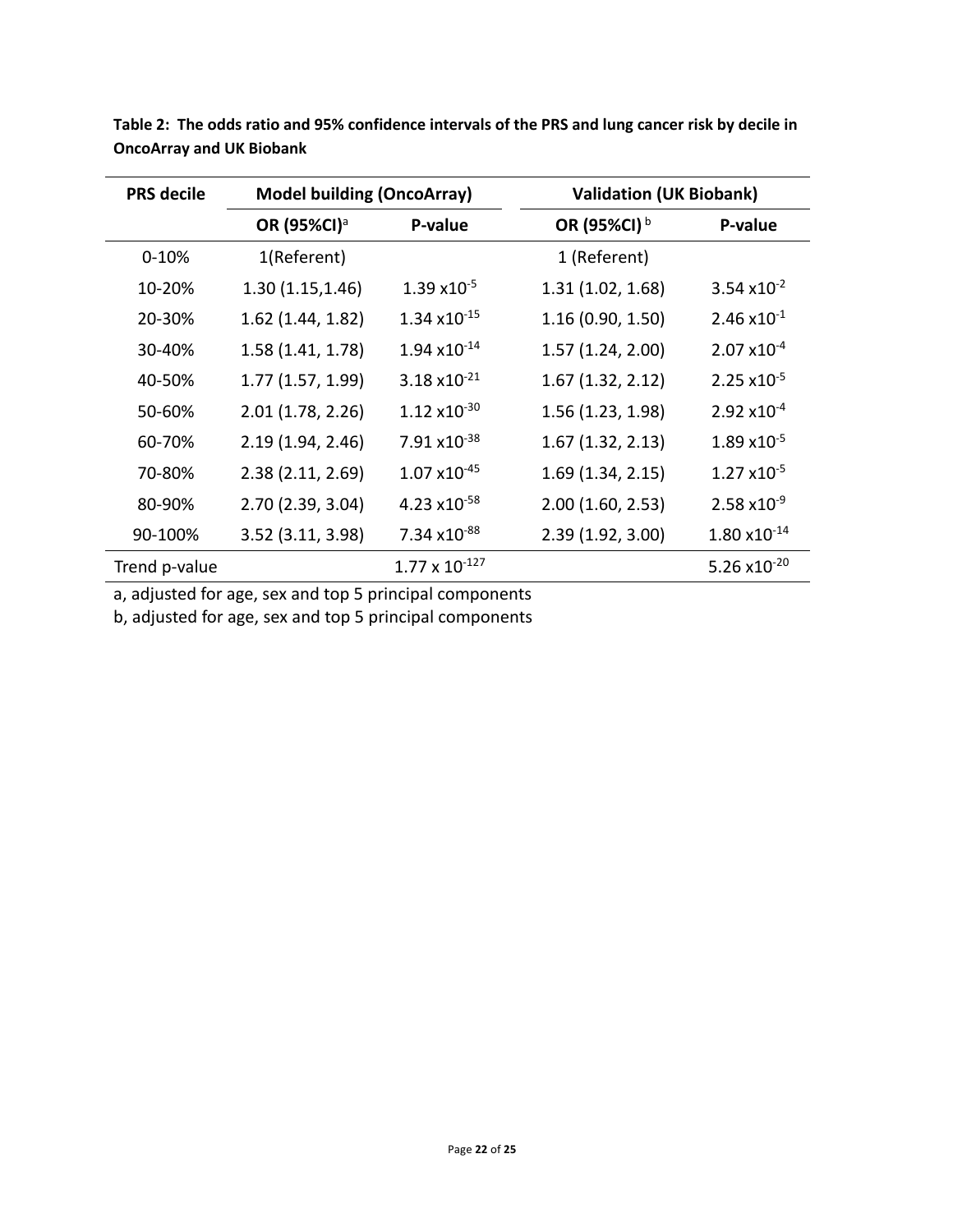|                       | <b>Risk Strata</b> | <b>PRS Building (OncoArray)</b>   |                        | <b>PRS Validation (UK Biobank)</b> |                                 |  |  |
|-----------------------|--------------------|-----------------------------------|------------------------|------------------------------------|---------------------------------|--|--|
|                       |                    | OR <sup>a</sup> per SD<br>(95%CI) | p-value                | OR <sup>b</sup> per SD<br>(95%CI)  | p-value                         |  |  |
| Overall               |                    | 1.43 (1.39, 1.47)                 | 7.77 x $10^{-138}$     | 1.26(1.20, 1.32)                   | $9.69 \times 10^{-23}$          |  |  |
| Histology             | Adenocarcinoma     | 1.44 (1.39, 1.49)                 | $1.22 \times 10^{-86}$ | 1.30(1.23, 1.37)                   | $6.59 \times 10^{-23}$          |  |  |
|                       | Squamous cell      | 1.42 (1.36,1.48)                  | $1.75 \times 10^{-61}$ | 1.23(1.16, 1.30)                   | $9.58 \times 10^{-13}$          |  |  |
|                       | Small cell         | 1.32 (1.24, 1.41)                 | $1.14 \times 10^{-18}$ | 1.25(1.18, 1.32)                   | 4.23 $\times$ 10 <sup>-14</sup> |  |  |
| Smoking               | Never              | 1.29 (1.20,1.38)                  | $1.57 \times 10^{-12}$ | 1.28(1.13, 1.46)                   | $8.86 \times 10^{-5}$           |  |  |
|                       | Former             | 1.42 (1.35,1.49)                  | $3.81 \times 10^{-47}$ | 1.25(1.17, 1.34)                   | $1.44 \times 10^{-10}$          |  |  |
|                       | Current            | 1.46 (1.39, 1.53)                 | $2.42 \times 10^{-60}$ | 1.28(1.19, 1.38)                   | $3.87 \times 10^{-11}$          |  |  |
| Family history        | Yes                | 1.38 (1.27, 1.49)                 | 8.94 x10-16            | 1.16(1.05, 1.27)                   | $4.03 \times 10^{-3}$           |  |  |
|                       | No                 | 1.43 (1.39, 1.48)                 | 7.92 x $10^{-116}$     | 1.29 (1.22, 1.36)                  | 5.95 x $10^{-21}$               |  |  |
| <b>COPD</b> diagnosis | Yes                | 1.37(1.28, 1.46)                  | $1.22 \times 10^{-20}$ | 1.26 (1.09,1.46)                   | $1.58 \times 10^{-3}$           |  |  |
|                       | No                 | 1.41 (1.36,1.46)                  | $8.03 \times 10^{-81}$ | 1.26(1.20, 1.32)                   | $1.86 \times 10^{-20}$          |  |  |

**Table 3: The odds ratio and 95% confidence intervals of the PRS and lung cancer risk by smoking status, family history, COPD history and histology in OncoArray and UK Biobank**

a, odds ratio adjusted for age, sex and top 5 principal components

b, odds ratio adjusted for age, sex and top 5 principal components

SD, standard deviation. OncoArray SD=0.54; UK Biobank SD=0.50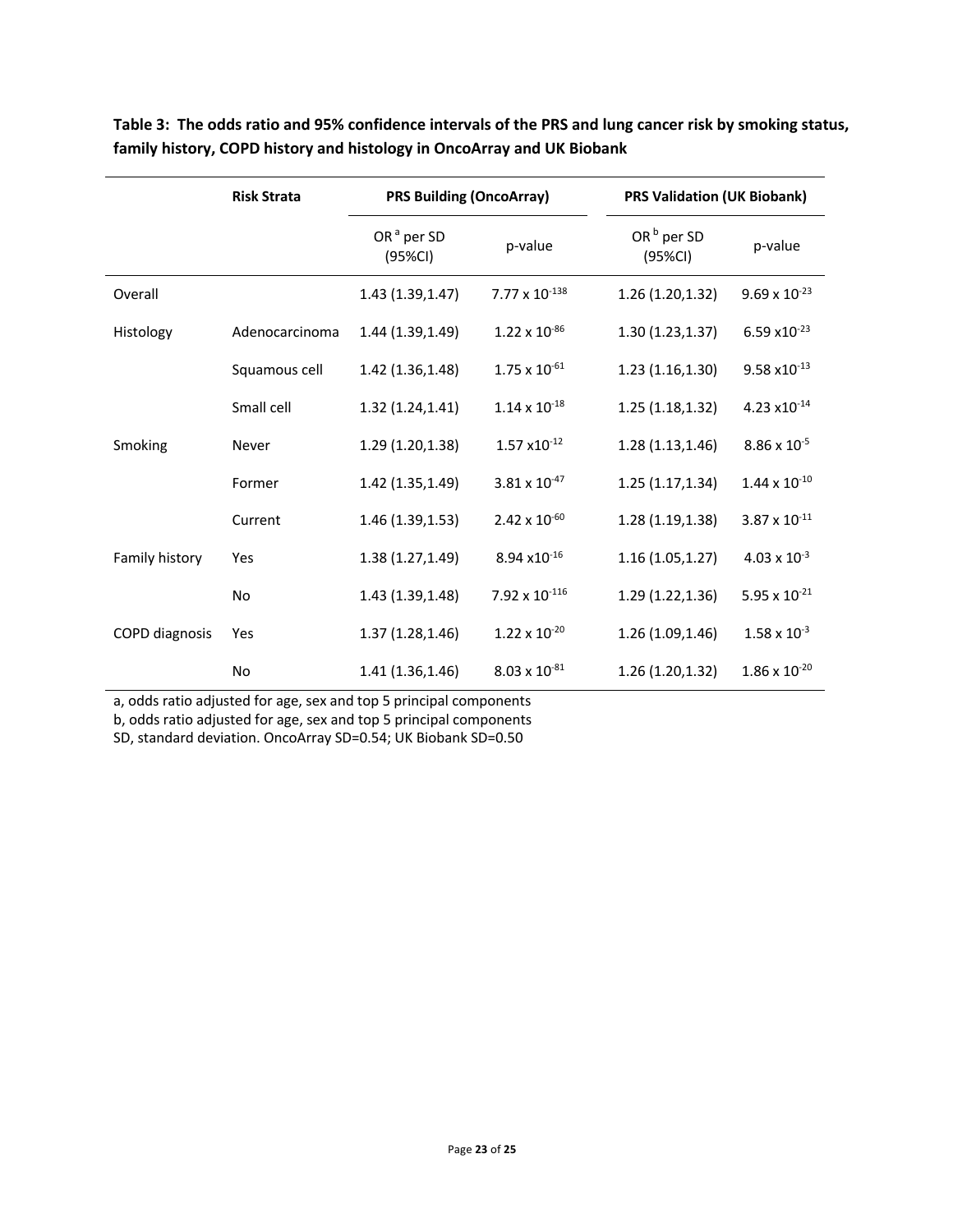**Figure Legends**

**Figure 1. Absolute risk estimates and of lung cancer by PRS-114 deciles based on the UK Biobank study**. **(a) Five-year absolute risk (b) Cumulative risk until age 80.** The risk factors included are sex, race, education, BMI, tobacco smoking, COPD history and family history of cancer. The X-axis is the age of cohort entry. The curves depict average risk of individuals in different *PRS deciles* as specified by the legends. The dashed curve represents the average risk of the overall population in different ages based on the final model which include all risk factors and PRS. The divergence of the risk curves represents the contribution of PRS and increasing age.

**Figure 2. Absolute risk estimates and of lung cancer by smoking status and family history of lung cancer based on the UK Biobank study.** The risk factors included in the estimation include sex, race, education, BMI, tobacco smoking, COPD history and family history of lung cancer. The X-axis is the age of cohort entry. The curves depict average risk of individuals in different *PRS deciles* as specified by the legends. The dashed curve represents the average risk of the overall population in different ages based on the final model which include all risk factors and PRS-114. The divergence of the risk curves represents the contribution of PRS and increasing age. The blue horizontal dotted line represents 1.5% of 5-year absolute risks of lung cancer.

**Figure 3. Absolute risk estimates and of lung cancer based on the projection in the NLST. (a) Five-year absolute risk (b) Cumulative risk until age 80.** The risk factors included in the estimation includes race, BMI, education, smoking history, personal history of cancer and COPD, family history of lung cancer. The X-axis is the age of cohort entry. The curves depict the average risk of individuals in different PRS-114 deciles as specified by the legends. The dashed curve represents the average risk of the overall